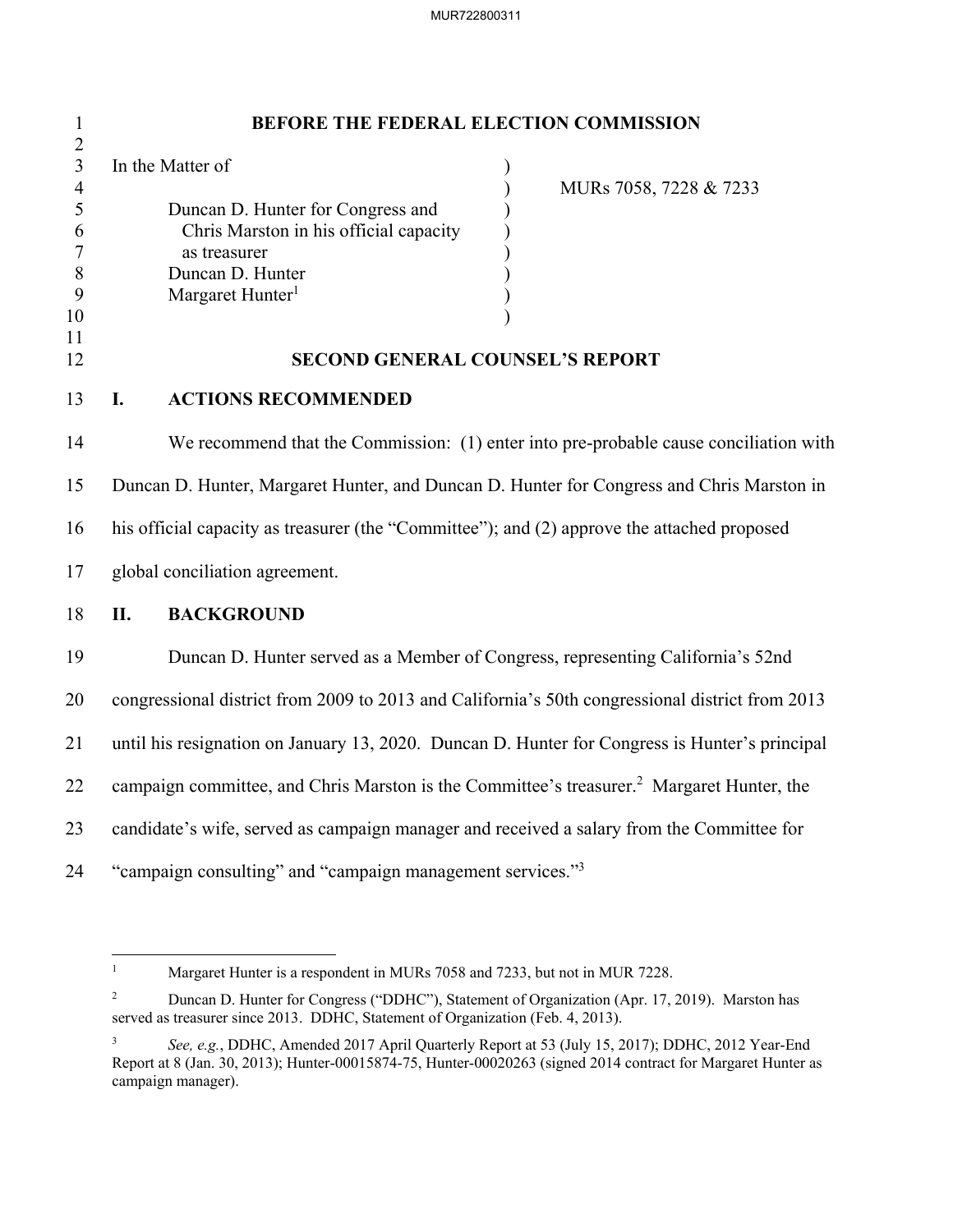| MURs 7058, 7228 & 7233 (Duncan D. Hunter for Congress, et al.) |  |
|----------------------------------------------------------------|--|
| Second General Counsel's Report                                |  |
| Page 2 of $30$                                                 |  |

| $\mathbf{1}$   | On April 24, 2018, the Commission found reason to believe that Duncan D. Hunter,                         |
|----------------|----------------------------------------------------------------------------------------------------------|
| $\overline{2}$ | Margaret Hunter, and the Committee violated 52 U.S.C. § 30114(b) of the Federal Election                 |
| 3              | Campaign Act of 1971, as amended (the "Act"), by converting campaign funds to personal use               |
| $\overline{4}$ | and that the Committee violated 52 U.S.C. § 30104(b)(6)(A) by failing to accurately report               |
| 5              | disbursements. <sup>4</sup> The Office of General Counsel ("OGC") commenced an investigation to          |
| 6              | complete the factual record and determine whether Respondents' conduct was knowing and                   |
| $\tau$         | willful. <sup>5</sup>                                                                                    |
| 8              |                                                                                                          |
| 9              | On August 10, 2018, the Committee submitted documents                                                    |
| 10             | to OGC,                                                                                                  |
| 11             |                                                                                                          |
| 12             | On August 21, 2018, the U.S. Attorney for the Southern District of California filed a                    |
| 13             | criminal indictment against the Hunters. They were each charged with: (1) one count of                   |
| 14             | conspiracy to commit offenses against the United States in violation of 18 U.S.C. § 371,                 |
| 15             | involving predicate violations of the Act's personal use restriction at 52 U.S.C. § 30114(b);            |
| 16             | (2) forty-three counts of wire fraud; (3) thirteen counts of falsifying FEC disclosure reports; and      |
| 17             | (4) three counts of converting campaign funds to personal use, in violation of 52 U.S.C.                 |
| 18             | $\S$ 30114(b). <sup>8</sup> On February 25, 2019, following a request from the Committee, the Commission |
|                |                                                                                                          |

 $\frac{1}{4}$ Certification ("Cert.") ¶¶ 1-2 (Apr. 26, 2018), MURs 7058, 7228 & 7233 (DDHC, *et al.*).

<sup>5</sup> *Id.* ¶ 4; *see* First Gen. Counsel's Rpt. ("First GCR") at 3, 15, MURs 7058, 7228 & 7233 (DDHC, *et al.*).

<sup>8</sup> Indictment ¶¶ 18-22, 23-26, 27-28; 29-34, *United States v. Duncan D. Hunter and Margaret E. Hunter*, 3:18-cr-3677 (S.D. Cal. Aug. 21, 2018) ("Indictment").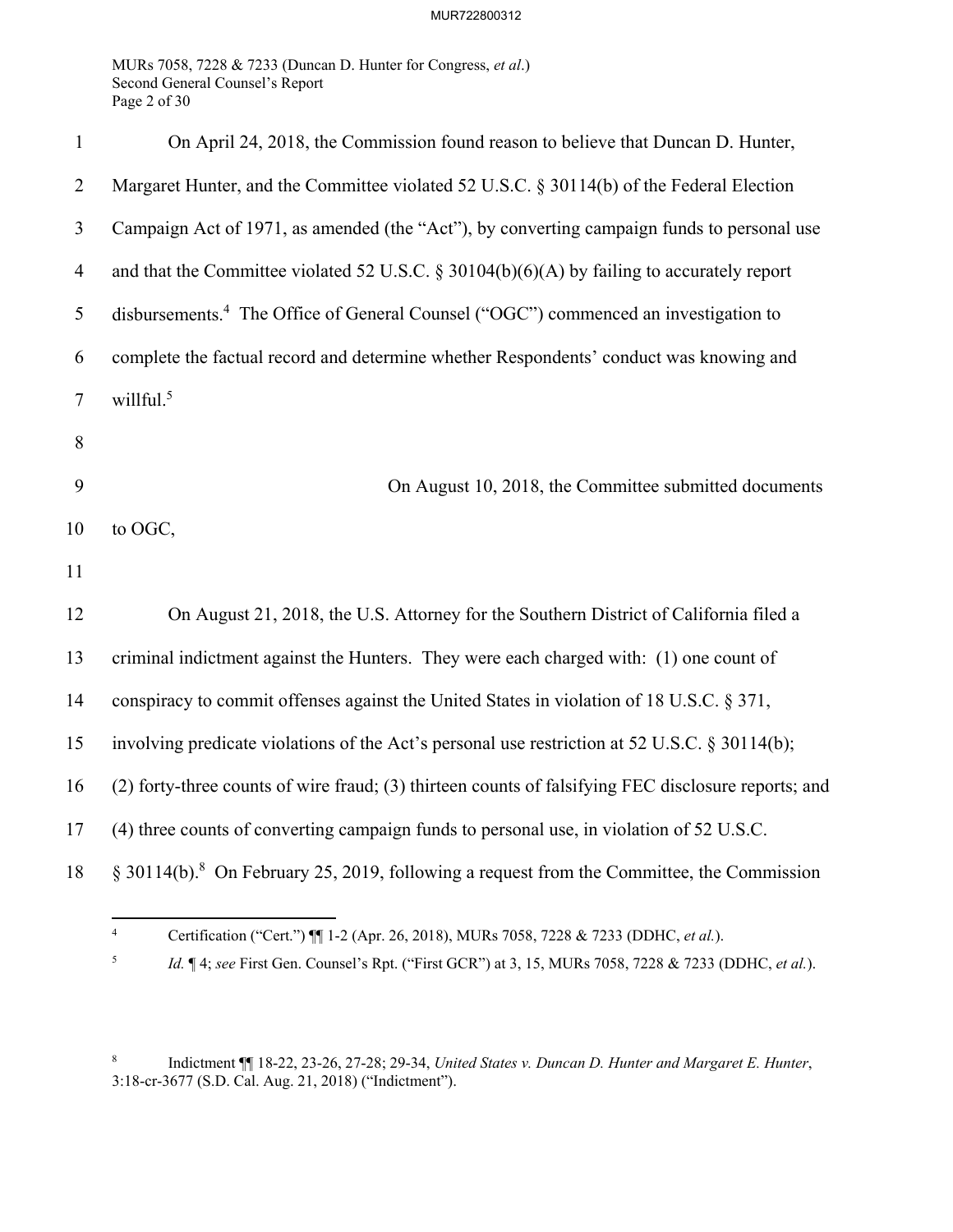MURs 7058, 7228 & 7233 (Duncan D. Hunter for Congress, *et al*.) Second General Counsel's Report Page 3 of 30

1 agreed to hold the investigation in full abeyance during the pendency of the related criminal

2 matter in exchange for tolling from Respondents.<sup>9</sup>

 $\overline{a}$ 

| 3  | On June 13, 2019, Margaret Hunter pleaded guilty to the first count — conspiring to                            |
|----|----------------------------------------------------------------------------------------------------------------|
| 4  | knowingly and willfully convert campaign funds to personal use — and, on August 24, 2020,                      |
| 5  | was sentenced to eight months' home confinement, three years' probation, and a \$100 special                   |
| 6  | assessment. <sup>10</sup> Her term of confinement began immediately. <sup>11</sup> On December 3, 2019, Duncan |
| 7  | Hunter pleaded guilty to the same single count and, on March 17, 2020, was sentenced to a                      |
| 8  | prison term of 11 months and three years of supervised release. <sup>12</sup> After the government and         |
| 9  | Mr. Hunter jointly requested an extension in light of the ongoing COVID-19 pandemic, his                       |
| 10 | surrender date was delayed until January 4, 2021. <sup>13</sup> On December 22 and 23, 2020, President         |

9 Cert. (Feb. 25, 2019), MURs 7058, 7228 & 7233 (DDHC, *et al.*). Respondents agreed to toll "until the conclusion by verdict, guilty plea, or dismissal of the criminal case entitled *United States vs. Duncan D. Hunter and Margaret E. Hunter*, 3:18-cr-03677 (S.D. Cal.)." *See e.g.*, Duncan D. Hunter, Consent to Extend the Time to Institute a Civil Law Enforcement Suit (Mar. 8, 2019). August 24, 2020, the date on which the court entered final judgment as to Margaret Hunter, is the operative date when the criminal matter concluded by guilty plea, thus lifting the period of tolling pursuant to the agreement with Respondents. *See infra* note 10.

<sup>10</sup> Plea Agreement, *United States v. Margaret E. Hunter*, 3:18-cr-3677 (S.D. Cal. June 13, 2019), ECF No. 34 ("Margaret Hunter Plea Agreement"); Minute Entry, *United States v. Margaret E. Hunter*, 3:18-cr-3677 (S.D. Cal. Aug. 24, 2020), ECF No. 164; Judgment, *United States v. Margaret E. Hunter*, 3:18-cr-3677 (S.D. Cal. Aug. 24, 2020), ECF No. 165 (dismissing remaining counts).

<sup>11</sup> City News Service, *Margaret Hunter Sentenced to 8 Months Home Confinement for Misusing Campaign Funds*, NBC SAN DIEGO (Aug. 24, 2020), https://www.nbcsandiego.com/news/local/margaret-hunter-due-forsentencing-for-misusing-campaign-funds/2391695/ ("Margaret Hunter's home confinement is set to begin immediately on Monday, according to U.S. Attorney Mark Conover.").

<sup>12</sup> Plea Agreement, *United States v. Duncan D. Hunter*, 3:18-cr-3677 (S.D. Cal. Dec. 3, 2019), ECF No. 113 ("Duncan Hunter Plea Agreement"); Minute Entry, *United States v. Duncan D. Hunter*, 3:18-cr-3677 (S.D. Cal. Mar. 17, 2020), ECF No. 139; Judgment, *United States v. Duncan D. Hunter*, 3:18-cr-3677 (S.D. Cal. Mar. 17, 2020), ECF No. 140 (dismissing remaining counts).

<sup>13</sup> Joint Mot. to Modify Surrender Date, *United States v. Duncan D. Hunter*, 3:18-cr-3677 (S.D. Cal. May 5, 2020), ECF No. 149; Order Modifying Surrender Date, *United States v. Duncan D. Hunter*, 3:18-cr-3677 (S.D. Cal. May 7, 2020), ECF No. 150.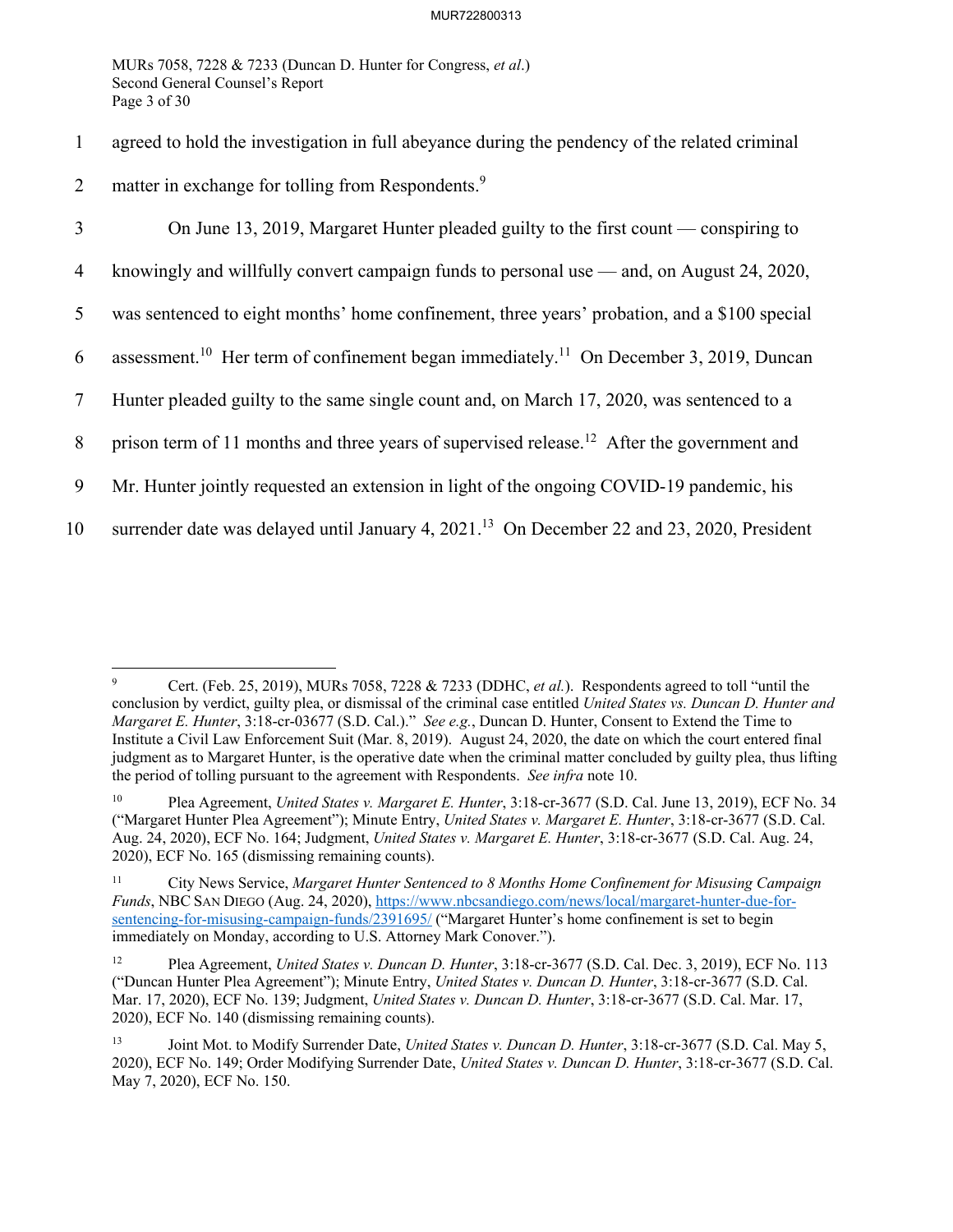| MURs 7058, 7228 & 7233 (Duncan D. Hunter for Congress, et al.) |
|----------------------------------------------------------------|
| Second General Counsel's Report                                |
| Page 4 of 30                                                   |

|  |  |  | Donald J. Trump granted pardons to Duncan Hunter and Margaret Hunter for their criminal |  |
|--|--|--|-----------------------------------------------------------------------------------------|--|
|--|--|--|-----------------------------------------------------------------------------------------|--|

| $\overline{2}$ | convictions. <sup>14</sup> The Hunters accepted their pardons. <sup>15</sup>               |
|----------------|--------------------------------------------------------------------------------------------|
| $\mathfrak{Z}$ |                                                                                            |
| $\overline{4}$ |                                                                                            |
| 5              |                                                                                            |
| 6              |                                                                                            |
| $\tau$         |                                                                                            |
| $8\,$          | Having obtained the necessary information from the investigation, this Office              |
| 9              | recommends that the Commission enter into pre-probable cause conciliation with Respondents |
| $10\,$         | on a knowing and willful basis.                                                            |
| 11             |                                                                                            |
| 12             |                                                                                            |
| 13             |                                                                                            |
| 14             |                                                                                            |
| 15             |                                                                                            |
| 16             |                                                                                            |
| 17             |                                                                                            |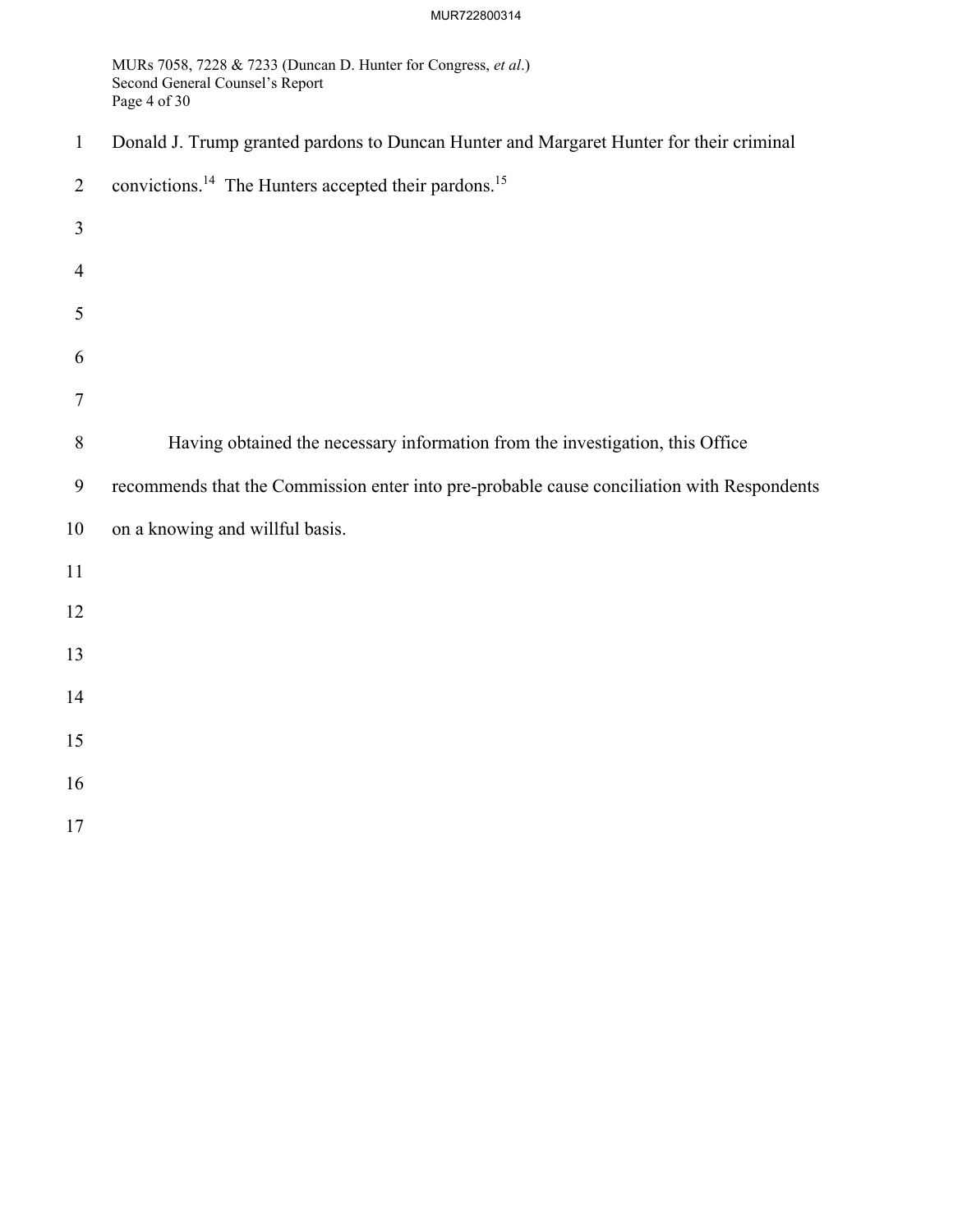MURs 7058, 7228 & 7233 (Duncan D. Hunter for Congress, *et al*.) Second General Counsel's Report Page 5 of 30

- 
- 
-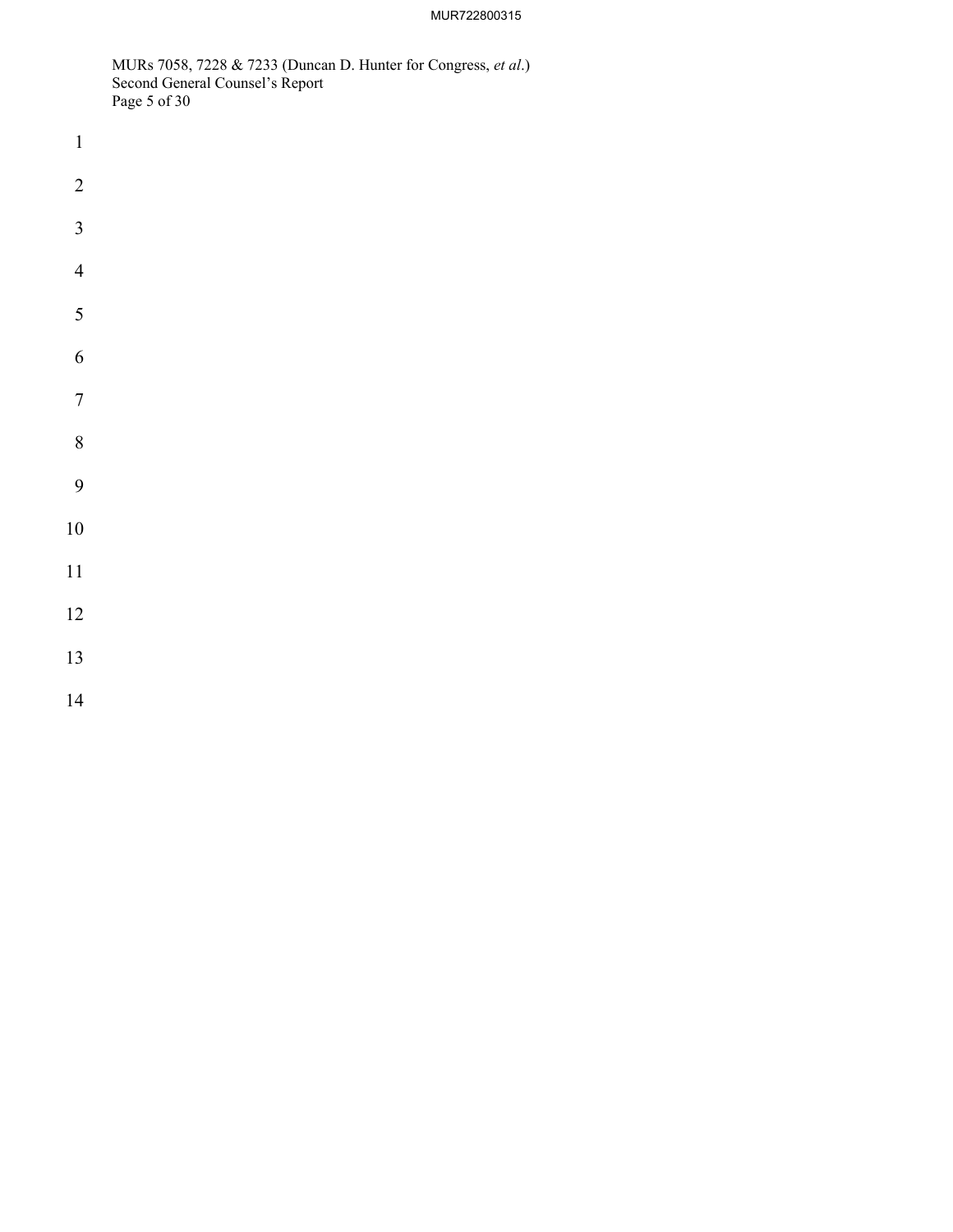MURs 7058, 7228 & 7233 (Duncan D. Hunter for Congress, *et al*.) Second General Counsel's Report Page 6 of 30

- 
- 
-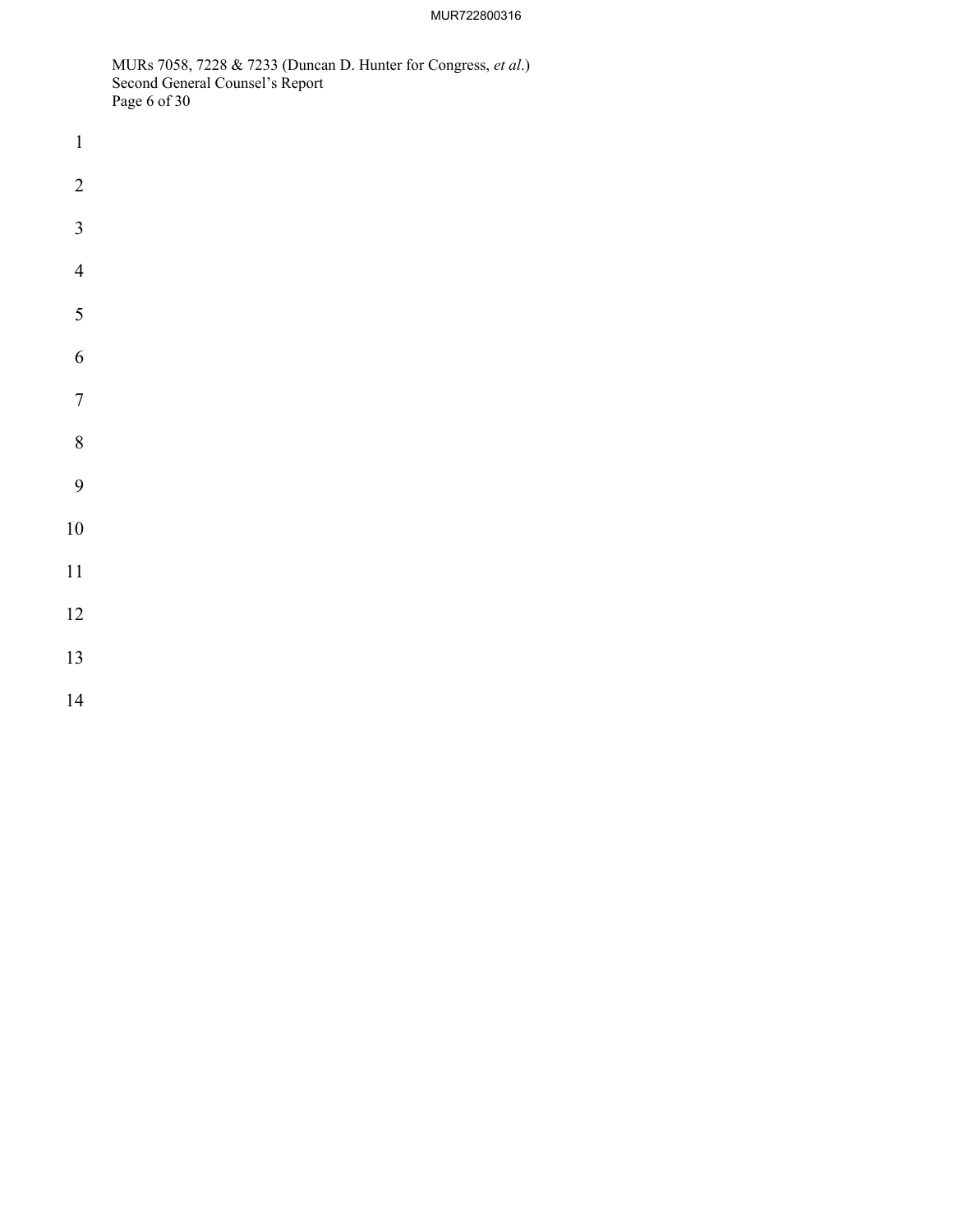MURs 7058, 7228 & 7233 (Duncan D. Hunter for Congress, *et al*.) Second General Counsel's Report Page 7 of 30

- 
-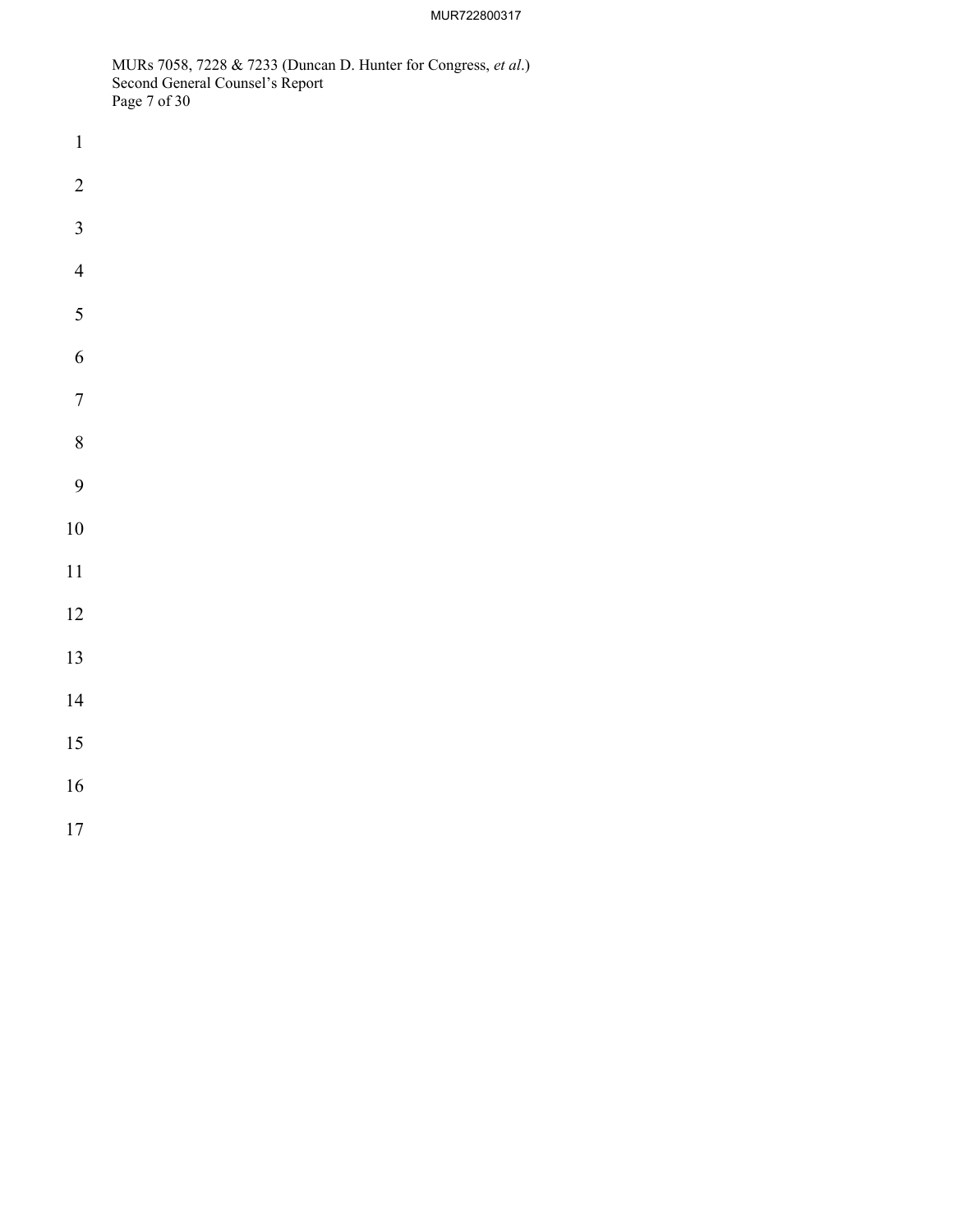MURs 7058, 7228 & 7233 (Duncan D. Hunter for Congress, *et al*.) Second General Counsel's Report Page 8 of 30

- 
-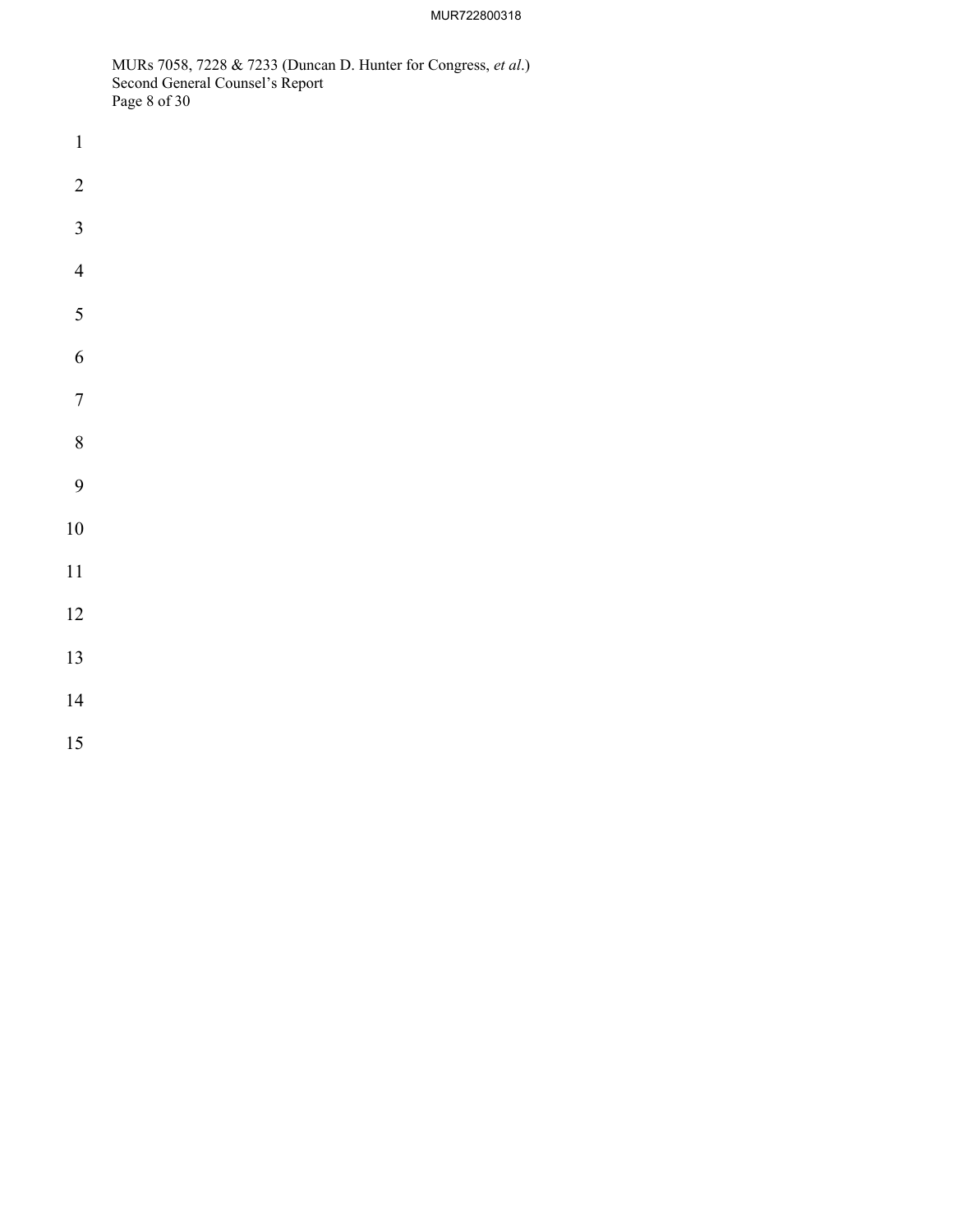MURs 7058, 7228 & 7233 (Duncan D. Hunter for Congress, *et al*.) Second General Counsel's Report Page 9 of 30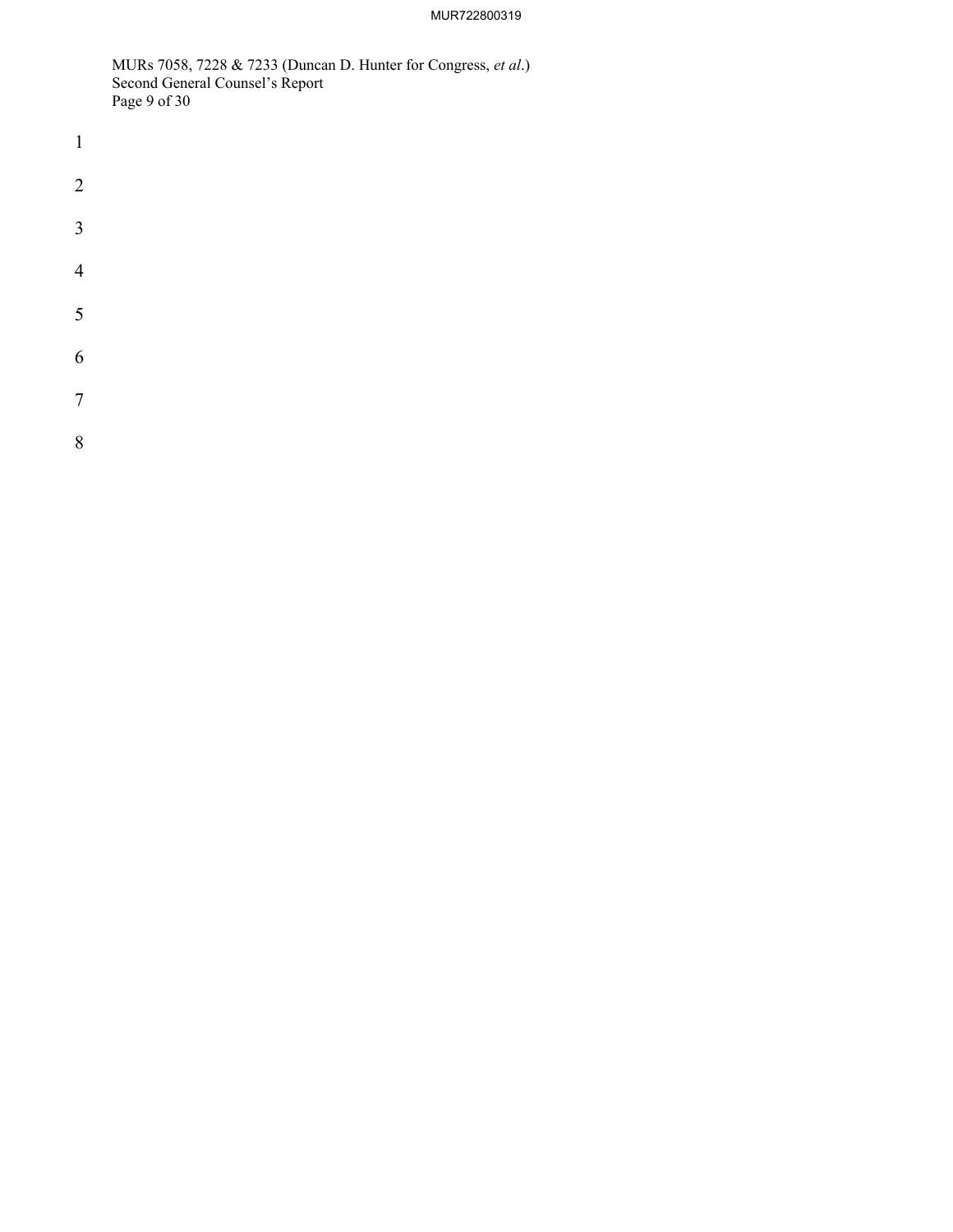MURs 7058, 7228 & 7233 (Duncan D. Hunter for Congress, *et al*.) Second General Counsel's Report Page 10 of 30

- 
- 
-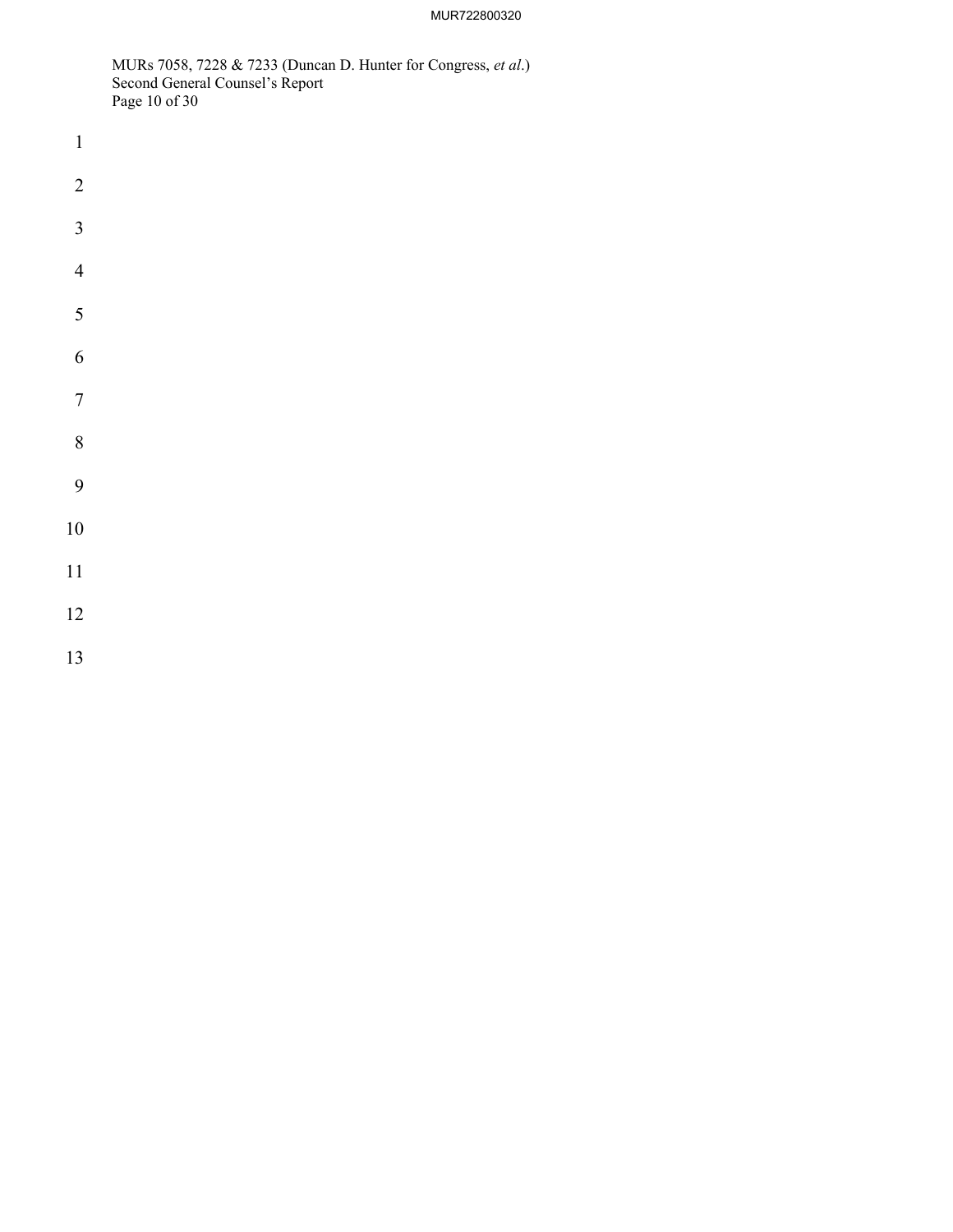MURs 7058, 7228 & 7233 (Duncan D. Hunter for Congress, *et al*.) Second General Counsel's Report Page 11 of 30

- 
- 
-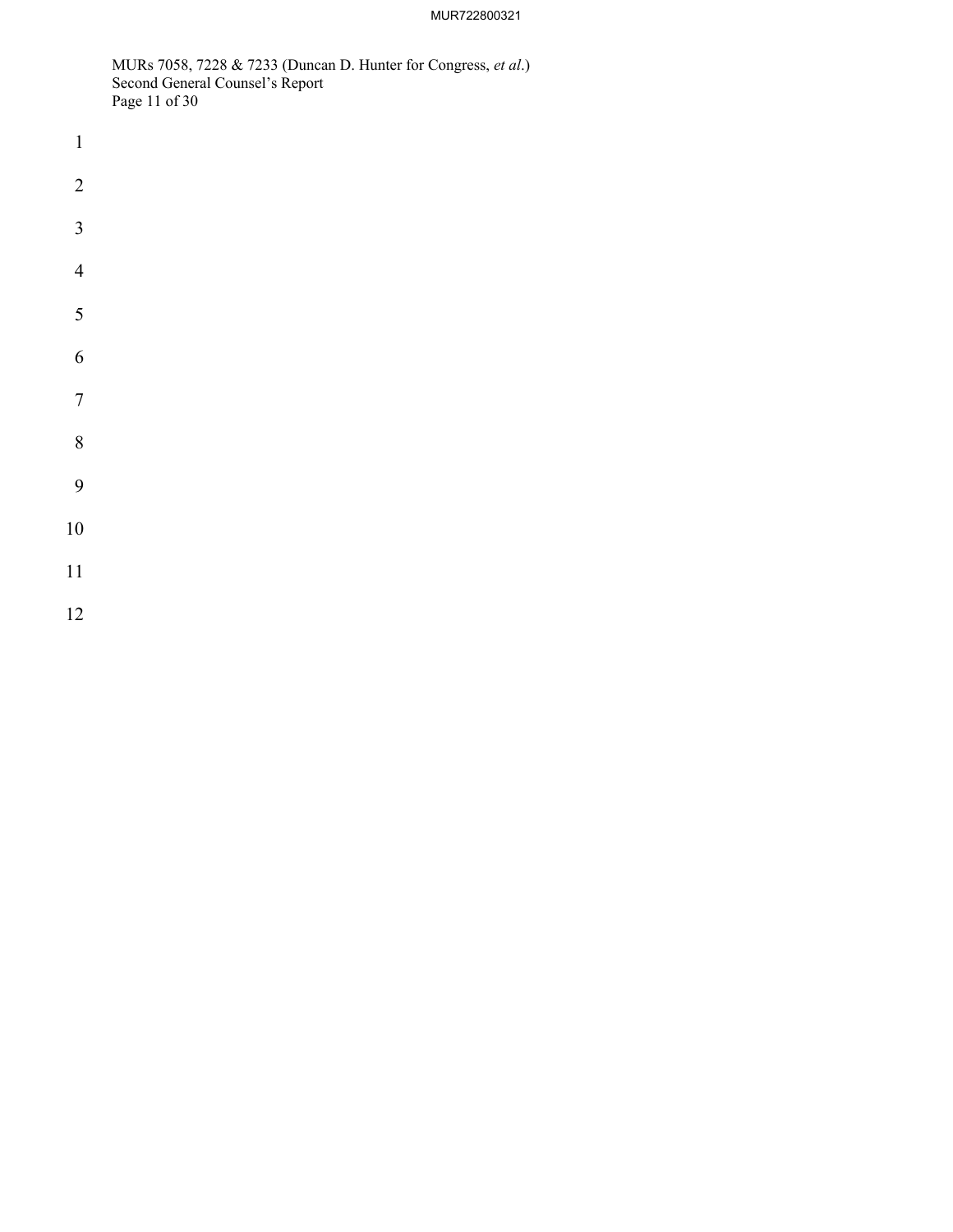MURs 7058, 7228 & 7233 (Duncan D. Hunter for Congress, *et al*.) Second General Counsel's Report Page 12 of 30

| $\mathbf{1}$   |                                                                                                                           |
|----------------|---------------------------------------------------------------------------------------------------------------------------|
| 2              |                                                                                                                           |
| $\overline{3}$ |                                                                                                                           |
| $\overline{4}$ |                                                                                                                           |
| 5              |                                                                                                                           |
| 6              |                                                                                                                           |
| 7              |                                                                                                                           |
| 8              | <b>LEGAL ANALYSIS</b><br>IV.                                                                                              |
| 9<br>10        | A.<br>The Pardons Related to the Hunters' Criminal Convictions Do Not Appear<br>to Absolve the Hunters of Civil Liability |
| 11             | As stated above, in December 2020, President Trump granted both Hunters "full and                                         |
| 12             | unconditional" pardons for their criminal convictions under 18 U.S.C. $\S 371$ in the U.S. District                       |
| 13             | Court of the Southern District of California. <sup>51</sup> The Hunters' convictions under 18 U.S.C. § 371,               |
| 14             | the federal general conspiracy statute, involved predicate violations of the Act's personal use                           |
| 15             | restriction at 52 U.S.C. § 30114(b). <sup>52</sup>                                                                        |
| 16             | The Constitution provides that the president "shall have power to grant reprieves and                                     |
| 17             | pardons for offenses against the United States, except in cases of impeachment." <sup>53</sup> Courts have                |

 $\overline{a}$ 

52 *Supra* note 8 and accompanying text.

<sup>48</sup> *See* Fed. R. Crim. P. 6(e) (outlining secrecy rules pertaining to grand juries).

<sup>49</sup> *See* Sentencing Memo (attaching 213 exhibits including credit card statements, detailed receipts, grand jury testimony, photographs, emails, and text messages); United States' Consolidated Resp. in Opp'n to Hunter's Mots. (1) to Dismiss Indictment for Violation of Speech or Debate Clause of the Constitution;  $\&$  (2) for Disclosure and Production of Grand Jury Materials, *United States v. Duncan D. Hunter*, 3:18-cr-3677 (S.D. Cal. June 28, 2019), ECF No. 70 (attaching 60 pages of exhibits including emails, photographs, text messages, and bank statements).

<sup>50</sup> *Supra* note 7 and accompanying text.

<sup>51</sup> *Supra* note 14.

 $53$  U.S. CONST. art II,  $\S$  2.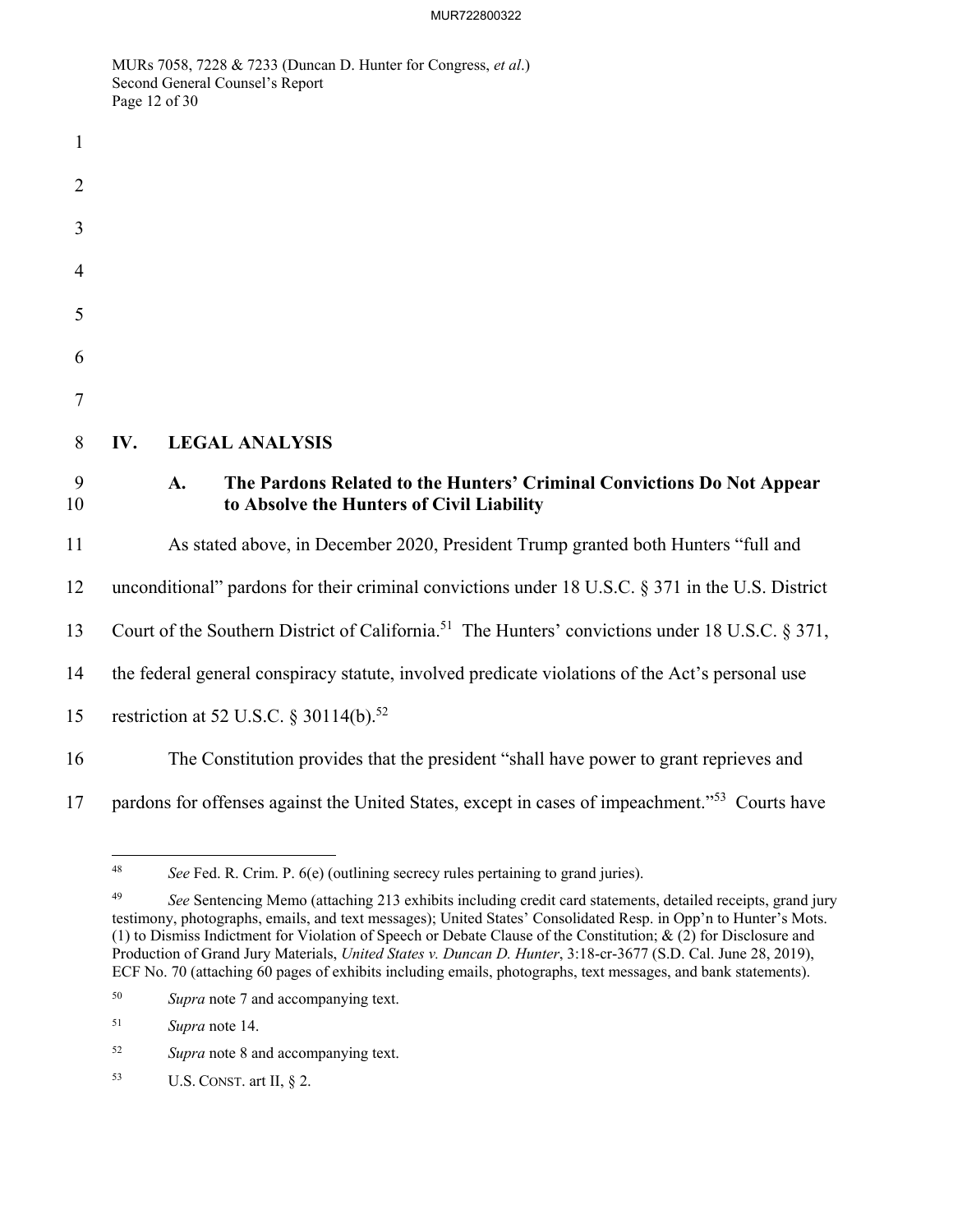MURs 7058, 7228 & 7233 (Duncan D. Hunter for Congress, *et al*.) Second General Counsel's Report Page 13 of 30

| $\mathbf{1}$    | generally held that "[a] presidential pardon must be accepted to be effective," and that "[o]nce               |
|-----------------|----------------------------------------------------------------------------------------------------------------|
| 2               | accepted, a full and absolute pardon 'releases the wrongdoer from punishment and restores the                  |
| $\mathfrak{Z}$  | offender's civil rights without qualification." <sup>54</sup> However, "the acceptance of a pardon implies a   |
| $\overline{4}$  | 'confession' of guilt," and therefore "does not necessarily render 'innocent' a defendant of any               |
| $5\overline{)}$ | alleged violation of law." <sup>55</sup> Accordingly, "[b]ecause a pardon does not blot out guilt or expunge   |
| 6               | a judgment of conviction, one can conclude that a pardon does not blot out probable cause of                   |
| $7\overline{ }$ | guilt or expunge an indictment." <sup>56</sup>                                                                 |
| 8               | Courts have not squarely addressed the issue of whether the presidential pardon power                          |
| 9               | extends to civil offenses, $57$ and there is no academic consensus on the subject. <sup>58</sup> However, even |

10 if the president has the authority to pardon civil offenses, as a practical matter, it does not appear

56 *In re North*, 62 F.3d 1434, 1437 (D.C. Cir. 1994); *see also Arpaio*, 2017 WL 4839072, at \*2.

57 Noah A. Messing, *A New Power?: Civil Offenses and Presidential Clemency*, 64 BUFF. L. REV. 661, 724 (2016) ("No court has expressly addressed whether presidents may pardon civil offenses.").

 $\overline{a}$ 54 *United States v. Arpaio*, No. CR-16-01012-001-PHX-SRB, 2017 WL 4839072, at \*1 (D. Ariz. Oct. 19, 2017), *aff'd* 951 F.3d 1001 (9th Cir. 2020) (quoting *Absolute Pardon*, BLACK'S LAW DICTIONARY (10th ed. 2014) (citing *Burdick v. United States*, 236 U.S. 79, 94 (1915); *United States v. Wilson*, 32 U.S. 150, 160 (1833)); *see Hirschberg v. CFTC*, 414 F.3d 679, 682 (7th Cir. 2005) ("The effect of a pardon is not to prohibit all *consequences* of a pardoned conviction, but rather to preclude future *punishment* for the conviction." (emphasis in original) (citations omitted)).

<sup>55</sup> *United States v. Flynn*, Crim. Action No. 17-232, --- F. Supp. 3d ---, 2020 WL 7230702, at \*14 (D.D.C. Dec. 8, 2020) (citing *Burdick*, 236 U.S. at 94; *Wilson*, 32 U.S. at 150; *United States v. Shaffer*, 240 F.3d 35, 38 (D.C. Cir. 2001)); *see United States v. Noonan*, 906 F.2d 952, 960 (3d Cir. 1990) (concluding that a pardon does not create a fiction that a conviction never occurred).

<sup>58</sup> *Compare* Zachary S. Price, *Law Enforcement as Political Question*, 91 NOTRE DAME L. REV. 1571, 1597 n.142 (2016) ("At any rate, the pardon power is limited to criminal rather than civil offenses . . . ."), *and* Samuel T. Morrison, *Presidential Pardons and Immigration Law*, 6 STAN. J. CIV. RTS. & CIV. LIBERTIES 253, 278 (2010) ("[T]he pardon power extends only to '[o]ffenses against the United States,' as distinguished from civil penalties or state offenses."), *with* Harold J. Krent, *Conditioning the President's Conditional Pardon Power*, 89 CAL. L. REV. 1665, 1673 (2001) (citing Edward S. Corwin, THE PRESIDENT: OFFICE AND POWERS, 1787-1984, at 189 (rev. ed. 1984); W.H. Humbert, THE PARDONING POWER OF THE PRESIDENT 51-52 (1941)) ("Indeed, the [Pardon] Clause covers civil as well as criminal sanctions imposed by the federal government."), *and* Messing, 64 BUFF. L. REV. at 687-731 (concluding, based on historical evidence of English pardons and early U.S. and colonial pardons, debate at the Constitutional Convention, and post-convention pardons, *inter alia*, that "the pardon power is best read as reaching civil offenses").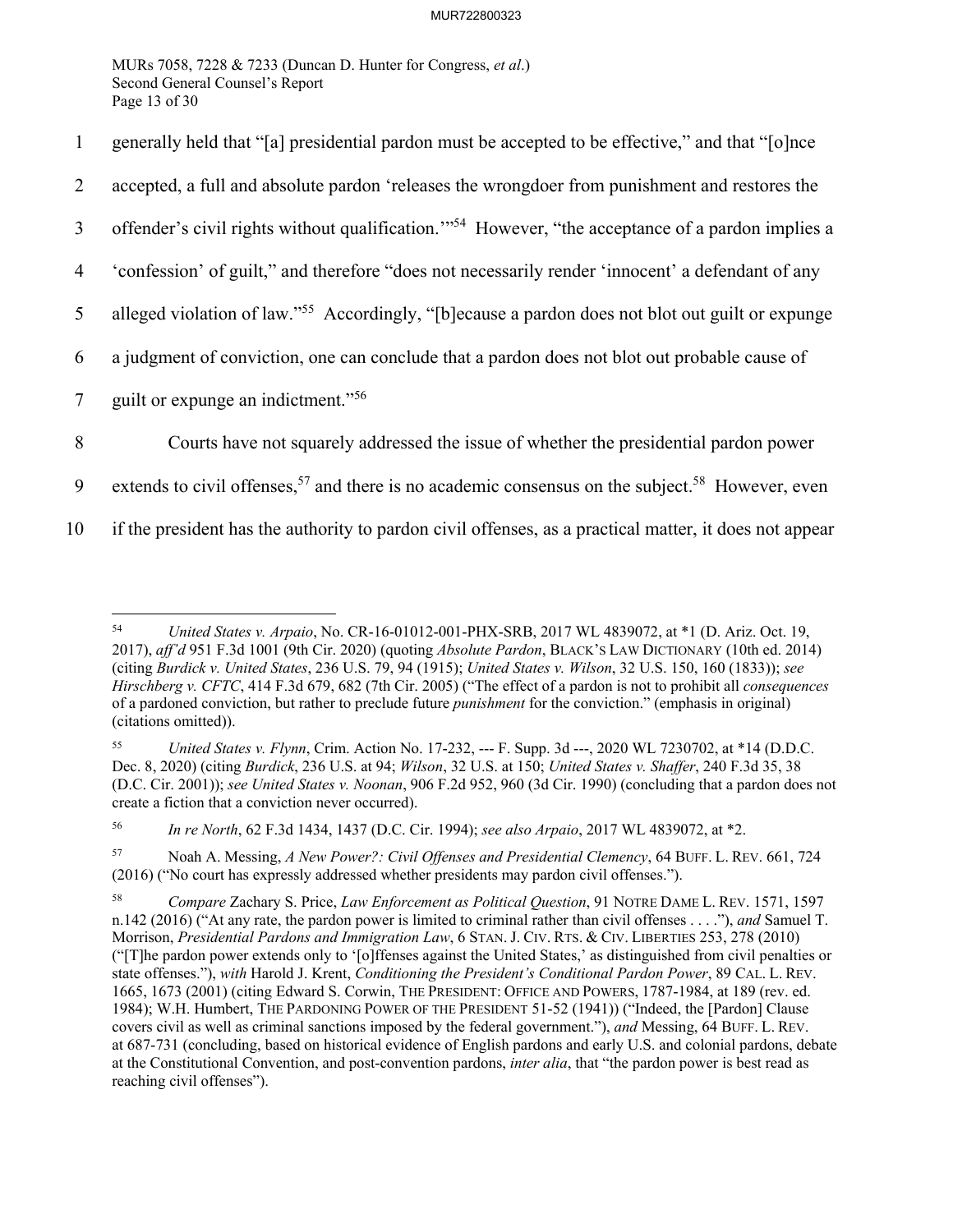MURs 7058, 7228 & 7233 (Duncan D. Hunter for Congress, *et al*.) Second General Counsel's Report Page 14 of 30

that it was President Trump's intent to pardon civil liability in this instance.<sup>59</sup> The President 2 limited the text of the Hunters' pardons specifically to the criminal matter. Duncan Hunter, for 3 example, received a pardon "[f]or his conviction in the United States District Court for the 4 Southern District of California on an indictment (Docket No. 3:18-CR-03677-W-1) charging 5 violation of Section 371, Title 18, United States Code, for which he was sentenced on March 17, 6 2020, to 11 months' imprisonment, three years' supervised release, and a \$100 special 7 assessment."<sup>60</sup> The text is directed squarely at the criminal conviction and resulting punishment. 8 Margaret Hunter's pardon differs only with respect to date and penalties.<sup>61</sup> By contrast, other 9 pardons issued by President Trump included more expansive language to broadly cover not just 10 the specific criminal charges in the indictment or that were the subject of the criminal conviction, 11 as was the case with the Hunters, but "any and all possible offenses" arising from the facts of the 12 criminal conviction.<sup>62</sup> Further, in announcing the pardon, the White House issued a press release 13 stating that "the conduct forming the basis of [the Hunter's guilty pleas] to one count conspiracy

 $\overline{a}$ 

62 *Michael T. Flynn, Executive Grant of Clemency*, U.S. DEP'T OF JUSTICE (Nov. 25, 2020),

<sup>59</sup> *Cf. Flynn*, Crim. Action No. 17-232, 2020 WL 7230702, at \*14 (interpreting another pardon granted by President Trump to Michael Flynn as "extraordinarily broad" in that the text "applies not only to the false statements offense to which Mr. Flynn twice pled guilty in this case, but also purports to apply to 'any and all possible offenses' that he might be charged with in the future in relation to this case" (citations omitted)).

<sup>60</sup> *Supra* note 14.

<sup>61</sup> *Id.*

https://www.justice.gov/pardon/page/file/1341606/download (granting pardon for specific criminal charge as well as "for any and all possible offenses arising out of facts and circumstances known to, identified by, or in any matter related to the investigation of the Special Counsel . . . ." ); *see also Joseph M. Arpaio, Executive Grant of Clemency*, U.S. DEP'T OF JUSTICE (Aug. 25, 2017), https://www.justice.gov/pardon/file/993586/download (granting pardon for criminal conviction under 18 U.S.C. § 401(3), as well as "for any other offenses under Chapter 21 of Title 18, United States Code that might arise, or be charged, in connection with *Melendres v. Arpaio* . . . in the United States District Court of the District of Arizona.").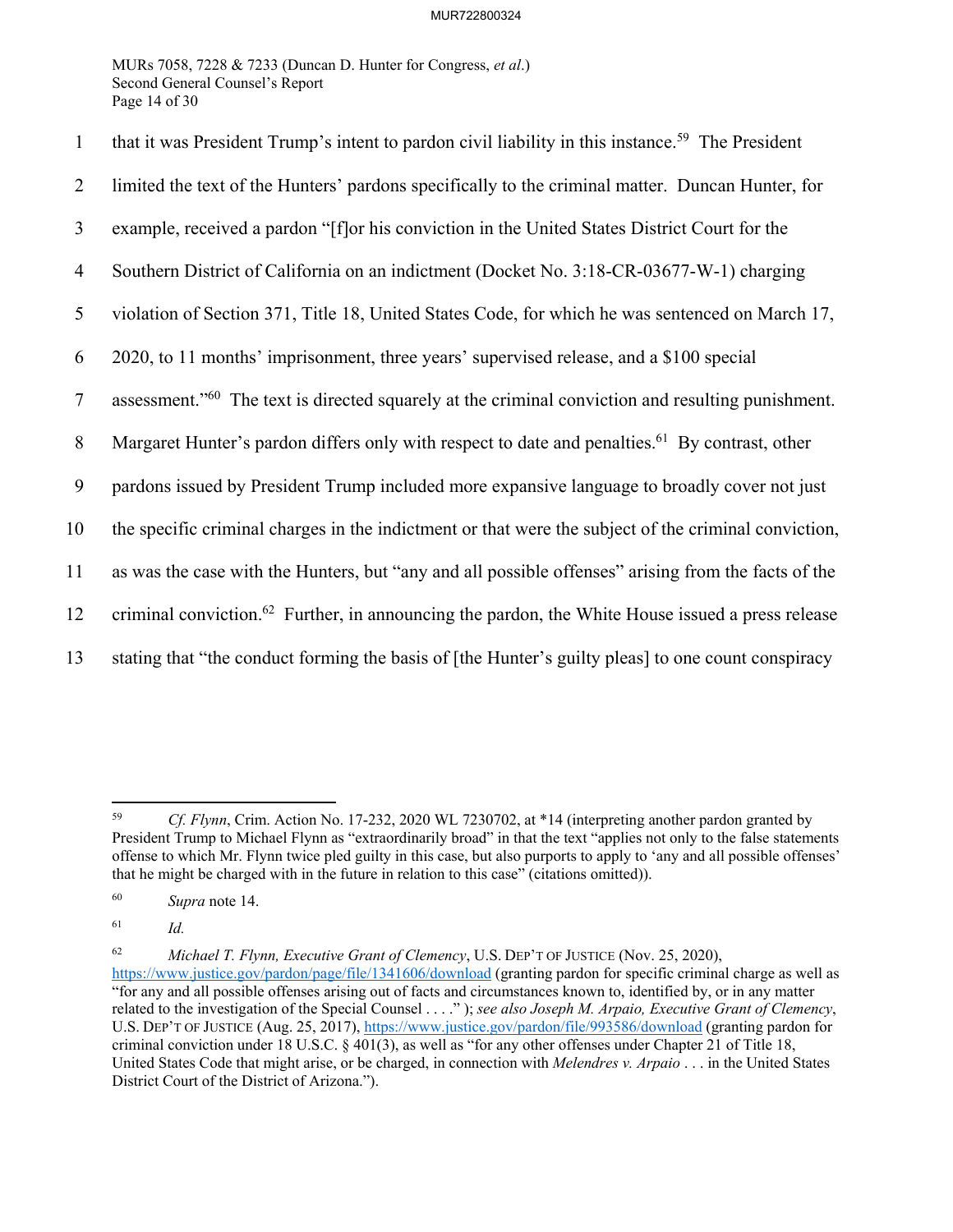MURs 7058, 7228 & 7233 (Duncan D. Hunter for Congress, *et al*.) Second General Counsel's Report Page 15 of 30

1 to misuse campaign funds for personal expenses should have been treated as a civil case by the

2 [Federal Election Commission]."<sup>63</sup>

 $\overline{a}$ 

| 3              | Under these circumstances, to the extent that the presidential pardon power extends to                                                                                            |
|----------------|-----------------------------------------------------------------------------------------------------------------------------------------------------------------------------------|
| 4              | civil liability, which is an open legal question, there is no basis to conclude that the Hunters'                                                                                 |
| 5              | pardons should be interpreted as absolving their civil lability. It appears that the pardons were                                                                                 |
| 6              | intended to absolve only the Hunters' criminal convictions. Moreover, the enforcement                                                                                             |
| $\tau$         | proceedings here are not premised on the fact of the Hunters' convictions alone, but rather the                                                                                   |
| 8              | conduct underlying the convictions, which is evidenced by the robust documentary record as                                                                                        |
| 9              | well as the Hunters' own statements under penalty of perjury. <sup>64</sup>                                                                                                       |
| 10<br>11<br>12 | Duncan D. Hunter, Margaret Hunter, and the Committee Knowingly and<br><b>B.</b><br>Willfully Violated 52 U.S.C. § 30114(b) by Converting Campaign Funds to<br><b>Personal Use</b> |
| 13             | The Act provides that campaign funds "shall not be converted by any person to personal                                                                                            |
| 14             | use," and defines personal use as using funds "to fulfill any commitment, obligation, or expense                                                                                  |
| 15             | of a person that would exist irrespective of the candidate's election campaign or individual's                                                                                    |

<sup>63</sup> *Statement from the Press Secretary Regarding Executive Grants of Clemency*, THE WHITE HOUSE (Dec. 23, 2020), https://trumpwhitehouse.gov/briefings-statements/statement-press-secretary-regarding-executive-grantsclemency-122320/ (statement on Margaret Hunter); *accord Statement from the Press Secretary Regarding Executive Grants of Clemency*, THE WHITE HOUSE (Dec. 22, 2020), https://trumpwhitehouse.gov/briefings-statements/ statement-press-secretary-regarding-executive-grants-clemency-122220 (similar statement on Duncan Hunter); *see* Letter from Bradley A. Smith, Esq., to President Donald J. Trump (Nov. 7, 2020) (letter in support of Duncan Hunter's pardon cited by the White House announcement, explaining the role of the FEC in enforcing campaign finance violations and why the FEC is well suited to handling this matter).

<sup>64</sup> *See Hirschberg*, 414 F.3d at 683 ("In cases where governmental action has been held to violate the pardon clause . . . the pardoned individual is stripped of his rights based not on the conduct underlying the conviction, but on the fact of conviction alone."). In *Hirschberg*, the court held that the Commodity Futures Trading Commission did not violate the pardon clause by revoking the plaintiff's floor broker registration after he was convicted of mail fraud, a crime for which he later received a presidential pardon, because the CFTC "rationally considered the conduct underlying Hirschberg's conviction in ascertaining whether he would be fit to act as a floor broker." *Id.* at 686.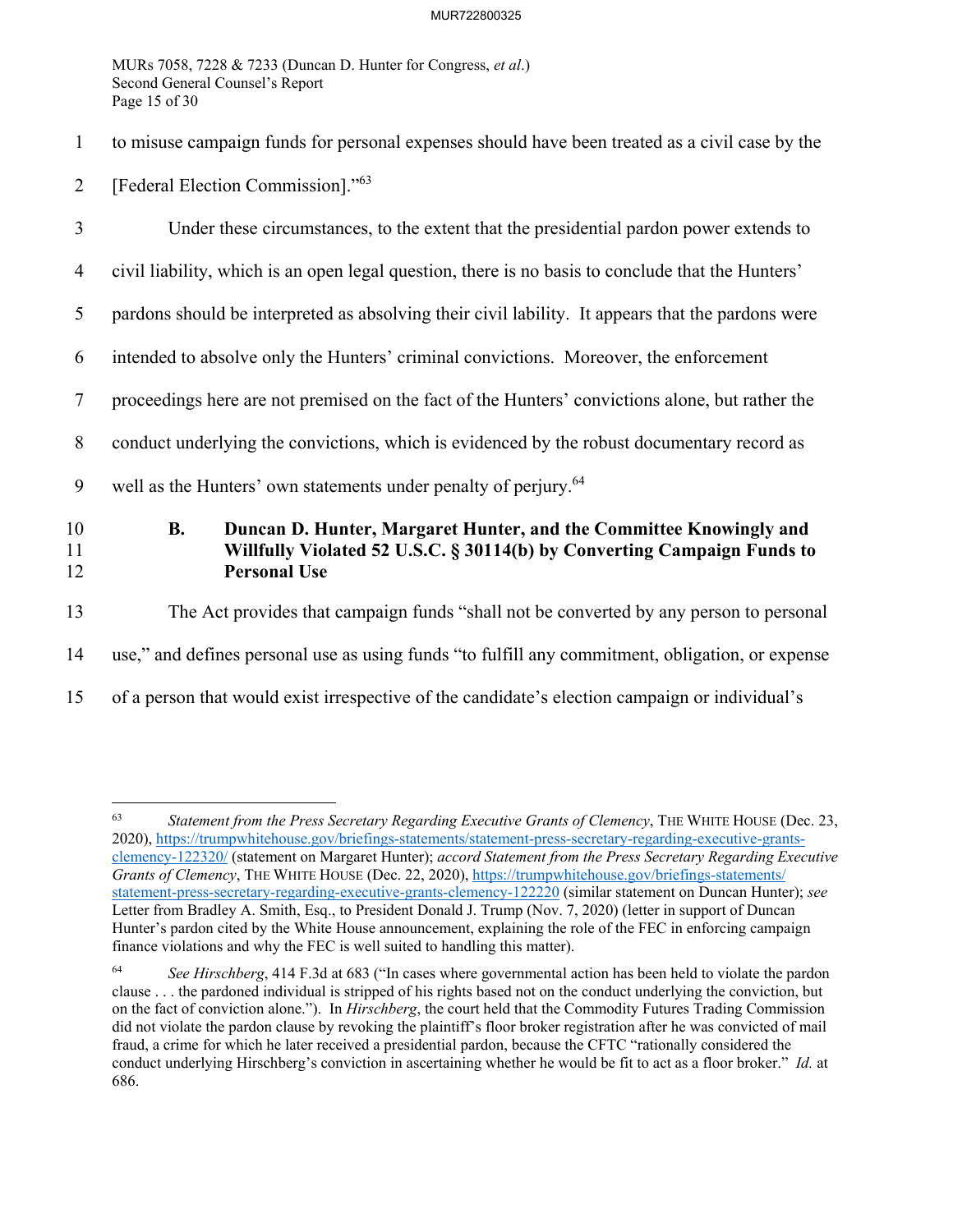duties as holder of Federal office."<sup>65</sup> Examples of personal use, as outlined in the statute, include 2 utility payments, non-campaign-related automobile expenses, vacations or other non-campaign-3 related trips, household food items, and tuition payments.<sup>66</sup> 4 The Commission's implementing regulation enumerates types of disbursements that are 5 *per se* personal use.<sup>67</sup> These include household food items or supplies, tuition payments other 6 than those associated with training campaign staff, utility payments for any part of any personal 7 residence of the candidate, salary payments to a member of the candidate's family unless the 8 family member is providing *bona fide* services and the payments are not in excess of the fair 9 market value, and vacations. $68$  For all other disbursements, the regulation provides that the 10 Commission shall determine on a case-by-case basis whether a given disbursement is personal 11 use by applying the "irrespective test" formulated in the statute. $69$ 12 A violation of the Act is knowing and willful if the "acts were committed with full 13 knowledge of all the relevant facts and a recognition that the action is prohibited by law. $\cdot$ <sup>70</sup> This 14 does not require proving knowledge of the specific statute or regulation the respondent allegedly 15 violated.<sup>71</sup> Rather, it is sufficient to demonstrate that a respondent "acted voluntarily and was

 $\overline{a}$ 

<sup>65 52</sup> U.S.C. § 30114(b). Permitted uses of campaign funds include, among other things, charitable donations and any other lawful purpose that is not personal use. *Id.* § 30114(a)(1)-(6); *see* 11 C.F.R. § 113.2.

<sup>66 52</sup> U.S.C. § 30114(b)(2); 11 C.F.R. § 113.1(g)(1)(i)(A)-(J).

<sup>67 11</sup> C.F.R.  $\S$  113.1(g)(1)(i).

<sup>68</sup> *Id.* § 113.1(g)(1)(i)(A), (D), (E)(1), (F), (H), (J).

 $\frac{69}{10}$  *Id.* § 113.1(g)(1)(ii). Meal, travel, and vehicle expenses are examples of disbursements that may be personal use. *Id.*

<sup>70 122</sup> CONG. REC. 12,197, 12,199 (May 3, 1976); *see* Factual & Legal Analysis ("F&LA") at 17, MUR 6766 (Jesse Jackson, Jr., *et al.*).

<sup>71</sup> *United States v. Danielczyk*, 917 F. Supp. 2d 573, 579 (E.D. Va. 2013) (citing *Bryan v. United States*, 524 U.S. 184, 195 & n.23 (1998)) (holding that to establish that a violation is willful, the government needs to show only that the defendant acted with knowledge that her conduct was unlawful, not with knowledge of the specific statutory provision violated).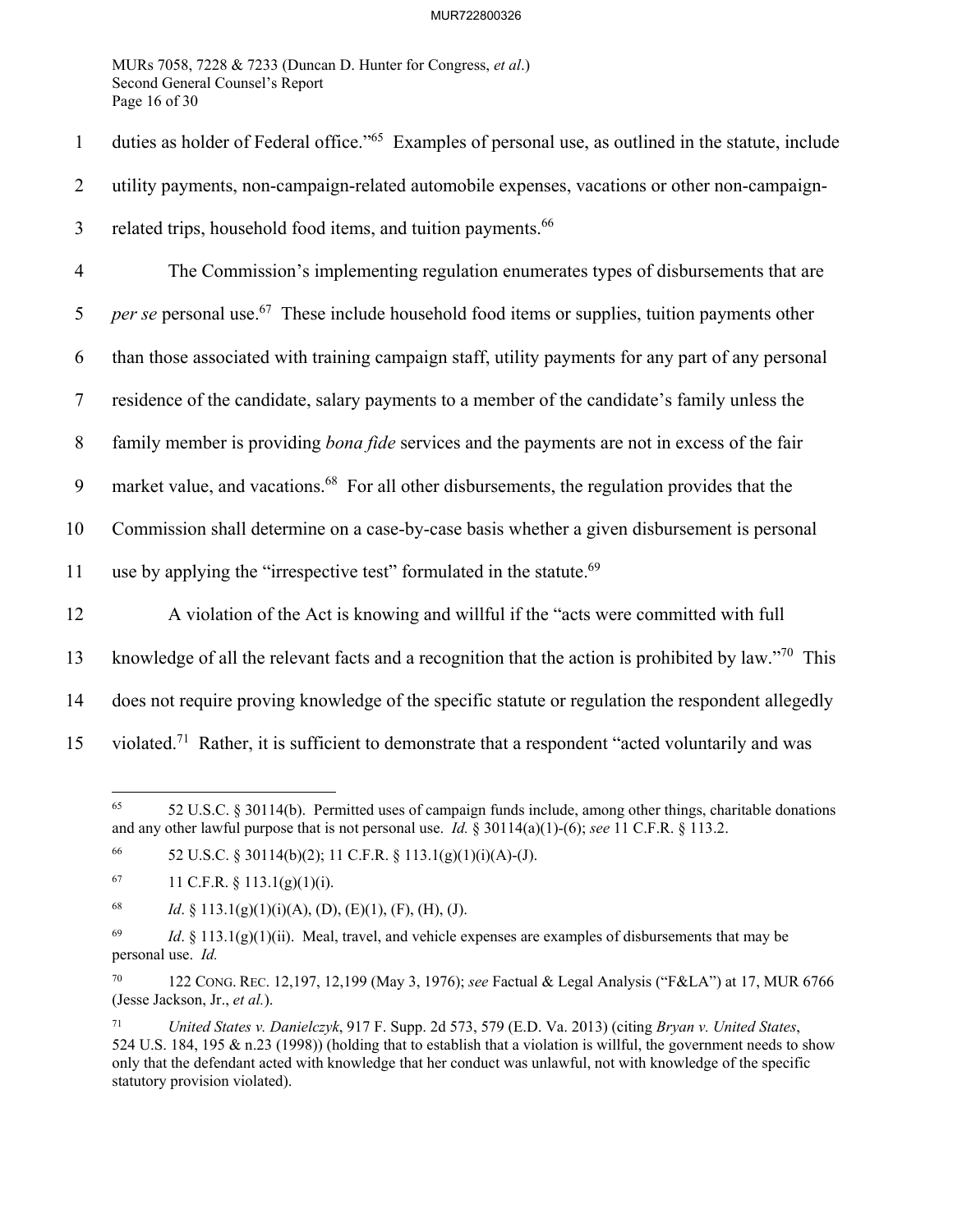MURs 7058, 7228 & 7233 (Duncan D. Hunter for Congress, *et al*.) Second General Counsel's Report Page 17 of 30

1 aware that his conduct was unlawful."<sup>72</sup> This may be shown by circumstantial evidence, such as 2 a "defendant's elaborate scheme for disguising" her actions, or other "facts and circumstances 3 from which the jury reasonably could infer [the defendant] knew her conduct was unauthorized 4 and illegal. $\frac{373}{4}$ 

5 At the reason to believe stage, the Commission made findings under section 30114(b) 6 regarding the Hunters and the Committee on a non-knowing and willful basis.<sup>74</sup> Based on the 7 information obtained during the investigation, it is apparent that the violations were knowing and 8 willful. In their plea agreements, the Hunters admitted to "knowingly and willfully" converting 9 campaign funds "to personal use."<sup>75</sup> They further admitted to concealing their illicit personal 10 spending by "either falsely stating the expenses were 'campaign related' or by falsely reporting 11 the item or service purchased when providing information to the Treasurer. $176$  Their admissions 12 are confirmed by the documentary evidence, which includes numerous examples of payments 13 made by one or both of the Hunters for personal expenses, as well as efforts taken by the Hunters 14 to generate fictitious campaign-related purposes.<sup>77</sup> The Hunters spent campaign funds on family 15 and household expenses, including vacations, nights out, golf and racetrack outings, tuition, 16 utilities, groceries, gasoline, video games, meals, healthcare, household repair, clothing, and an

 $72\,$ 72 *Id.* (internal quotation marks omitted); *see* F&LA at 17, MUR 6766 (Jesse Jackson, Jr., *et al.*).

<sup>73</sup> *United States v. Hopkins*, 916 F.2d 207, 213-15 (5th Cir. 1990) (internal quotation marks omitted). As the *Hopkins* court observed, "[i]t has long been recognized that 'efforts at concealment [may] be reasonably explainable only in terms of motivation to evade' lawful obligations." *Id.* at 214 (quoting *Ingram v. United States*, 360 U.S. 672, 679 (1959)).

<sup>74</sup> First GCR at 3, 15, MURs 7058, 7228, & 7233 (DDHC, *et al.*); Cert. (Apr. 26, 2018), MURs 7058, 7228, & 7233 (DDHC, *et al.*).

<sup>75</sup> Margaret Hunter Plea Agreement at 3:4-17; Duncan Hunter Plea Agreement at 3:4-17.

<sup>76</sup> Margaret Hunter Plea Agreement at 5:14-17; Duncan Hunter Plea Agreement at 3:18-21.

<sup>77</sup> *Supra* notes 32-39 and accompanying text.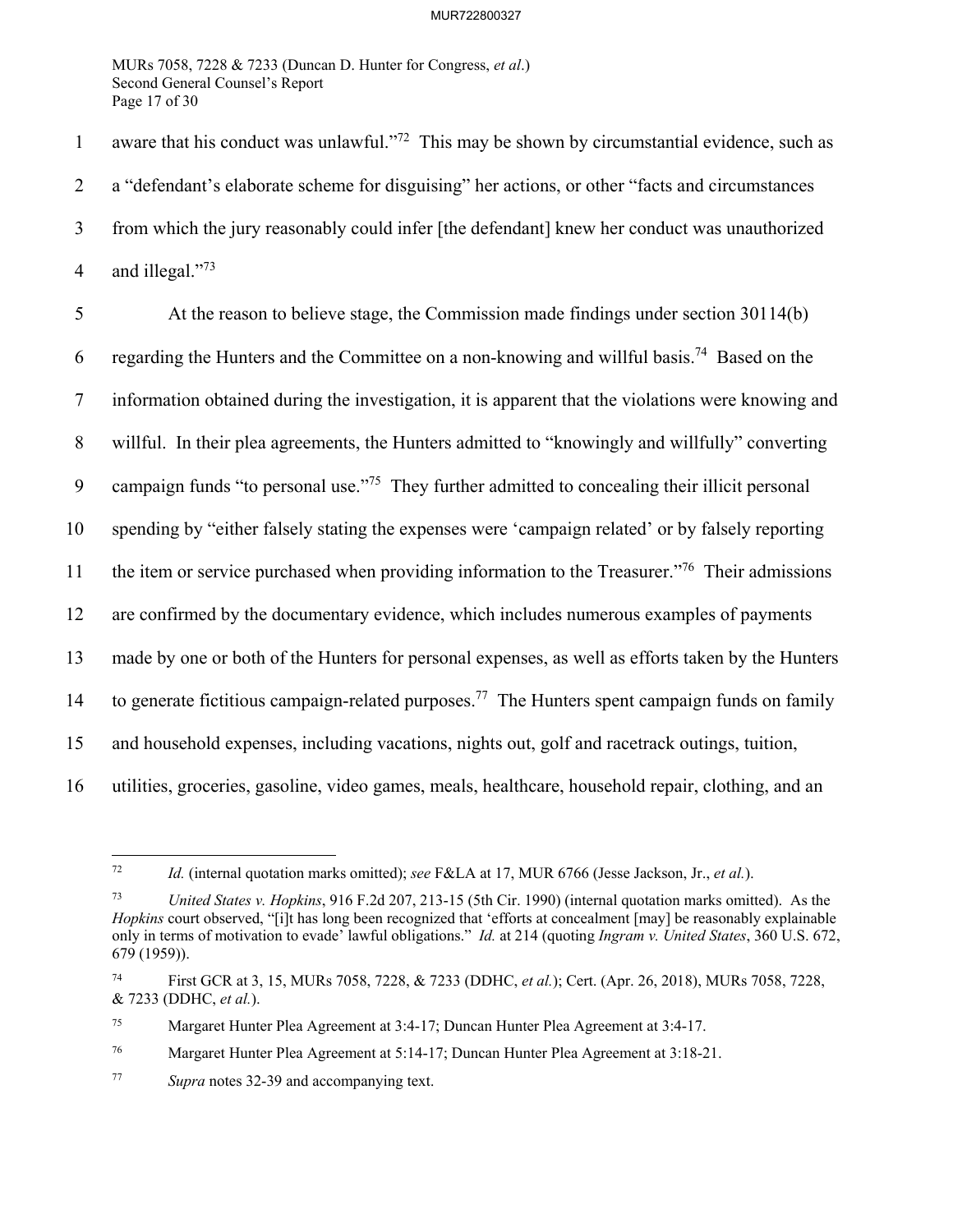MURs 7058, 7228 & 7233 (Duncan D. Hunter for Congress, *et al*.) Second General Counsel's Report Page 18 of 30

| 1              | assortment of retail purchases, among other things. <sup>78</sup> Moreover, on multiple occasions, the      |
|----------------|-------------------------------------------------------------------------------------------------------------|
| 2              | former treasurer warned one or both of the Hunters about personal use spending. <sup>79</sup> Based on the  |
| $\mathfrak{Z}$ | available information, between approximately 2010 and 2016, the Hunters converted campaign                  |
| 4              | funds totaling at a minimum \$241,390 to personal use, though the full extent of the scheme may             |
| 5              | have included more than $$420,776.^{80}$                                                                    |
| 6              | The Committee is liable for the Hunter's knowing and willful conduct. Any expenditure                       |
| $\overline{7}$ | of campaign funds by Duncan Hunter, the candidate, is as an agent of his authorized campaign                |
| 8              | committee. <sup>81</sup> Not only did Mr. Hunter spend campaign funds for personal use, for which the       |
| 9              | Committee is therefore liable, but he and Margaret Hunter "had an implicit agreement that they              |
| 10             | would and could illegally use Campaign funds for personal use, both when they were together                 |
| 11             | and when they were apart." <sup>82</sup> By virtue of this agreement, Ms. Hunter's actions are also imputed |
| 12             | to the Committee because they were on behalf of the candidate. <sup>83</sup> The Committee's liability is   |

<sup>78</sup> See Attachment 1 (showing categories of funds converted personal use expenses).

<sup>79</sup> *Supra* note 40 and accompanying text.

<sup>80</sup> *Supra* notes 44-46 and accompanying text.

<sup>81</sup> *See* 52 U.S.C. § 30102(e)(2) ("Any candidate . . . who . . . makes a disbursement in connection with [his or her] campaign, shall be considered, for purposes of this Act, as . . . having made the disbursement, as the case may be, as an agent of the authorized committee or committees of such candidate."); 11 C.F.R. §§ 101.2(a), 102.7(d). A candidate's use of funds drawn from the campaign depository of his or her own authorized committee is fairly described as "in connection with" his or her campaign. *See FEC v. Craig for U.S. Senate*, 816 F.3d 829, 844 (D.C. Cir. 2016); *FEC v. O'Donnell*, 209 F. Supp. 3d 727, 738 (D. Del. 2016). Accordingly, in prior matters, including at the reason to believe stage here, the Commission has held the authorized committee liable for the candidate's personal spending. *See, e.g.*, Cert. ¶ 2(a) (Mar. 20, 2019), MUR 7292 (Clifford "Cliff" B. Stearns, *et al.*) (finding reason to believe authorized committee violated § 30114(b) where candidate converted funds to personal use); Cert. ¶ 3 (Nov. 20, 2012), MUR 6585 (Edolphus Towns, *et al.*) (same); Cert. ¶ 1 (May 21, 2009), MUR 6128 (Craig for U.S. Senate, *et al.*) (same).

<sup>82</sup> Margaret Hunter Plea Agreement at 6:8-12.

<sup>83</sup> *Supra* note 29 and accompanying text; RESTATEMENT (THIRD) OF AGENCY § 1.01 (2006) ("Agency is the fiduciary relationship that arises when one person (a 'principal') manifests assent to another person (an 'agent') that the agent shall act on the principal's behalf and subject to the principal's control, and the agent manifests assent or otherwise consents so to act.").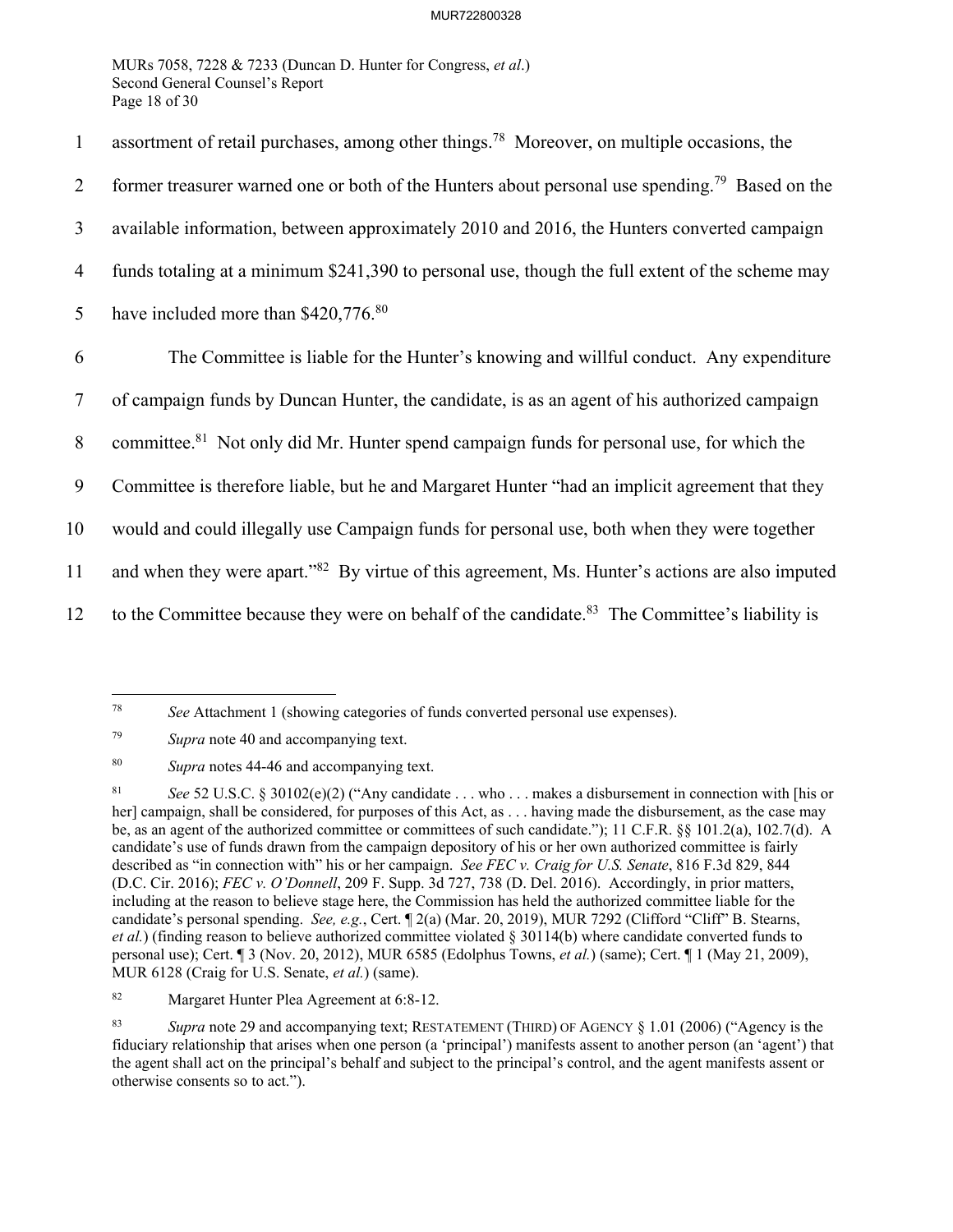|                | MURs 7058, 7228 & 7233 (Duncan D. Hunter for Congress, et al.)<br>Second General Counsel's Report<br>Page 19 of 30                           |
|----------------|----------------------------------------------------------------------------------------------------------------------------------------------|
| $\mathbf{1}$   | further supported by information that the treasurers were aware of the Hunters' use of campaign                                              |
| $\overline{2}$ | funds for personal spending. <sup>84</sup>                                                                                                   |
| 3              |                                                                                                                                              |
| $\overline{4}$ | The Committee's treasurers,                                                                                                                  |
| 5              | despite indications that they knew that the Hunters were engaged in personal spending, accepted                                              |
| 6              | the Hunters' fictitious purposes for their spending and may have generated purposes when the                                                 |
| $\overline{7}$ | Hunters simply stated, without providing specifics, that questionable spending was campaign                                                  |
| 8              | related. <sup>86</sup>                                                                                                                       |
| 9<br>10        | $\mathbf{C}$ .<br>The Committee Knowingly and Willfully Violated 52 U.S.C. § 30104(b)(6)(A)<br>by Failing to Accurately Report Disbursements |
| 11             | Authorized committees are required to disclose the name and address of each person who                                                       |
| 12             | has received a disbursement in an aggregate amount or value in excess of \$200 within the                                                    |
| 13             | calendar year or election cycle, in the case of an authorized committee, together with the date,                                             |
| 14             | amount, and purpose of any such disbursement. <sup>87</sup> Commission regulations state that reportable                                     |

84 See *infra* note 86.

<sup>&</sup>lt;sup>86</sup> The Hunters admitted that they concealed the scheme, in part, by falsely stating to the treasurers that their personal expenses were simply "campaign related." Margaret Hunter Plea Agreement at 5:14-17; Duncan Hunter Plea Agreement at 3:18-21. The treasurer thereafter reported such payments with campaign-related purposes on the Committee's FEC disclosure reports. There is also information that, despite knowledge that certain expenses were for personal use, or were likely were for personal use, the treasurer nonetheless reported them as being made for a legal, charitable purpose. *Compare* Hunter-00013756 (Aug. 8, 2015 email from Margaret Hunter to treasurer describing \$700 July 2015 disbursement to dentist as "personal so I will cover from personal funds"), *and* Hunter-00012565 (Oct. 14, 2015 email from Margaret Hunter to treasurer stating that another \$700 disbursement in August 2015 to the same dentist was "actually contribution to 'Smiles for Life' children[']s charity through Garth Brooks partnership"), *with* DDHC, Amended 2015 October Report at 72 (Apr. 15, 2016) (reporting both disbursements, including the July 2015 disbursements which Margaret Hunter acknowledged was personal, as for "Gift Certificate to Smiles for Life").

<sup>87 52</sup> U.S.C. § 30104(b)(6)(A); 11 C.F.R. § 104.3(b)(4).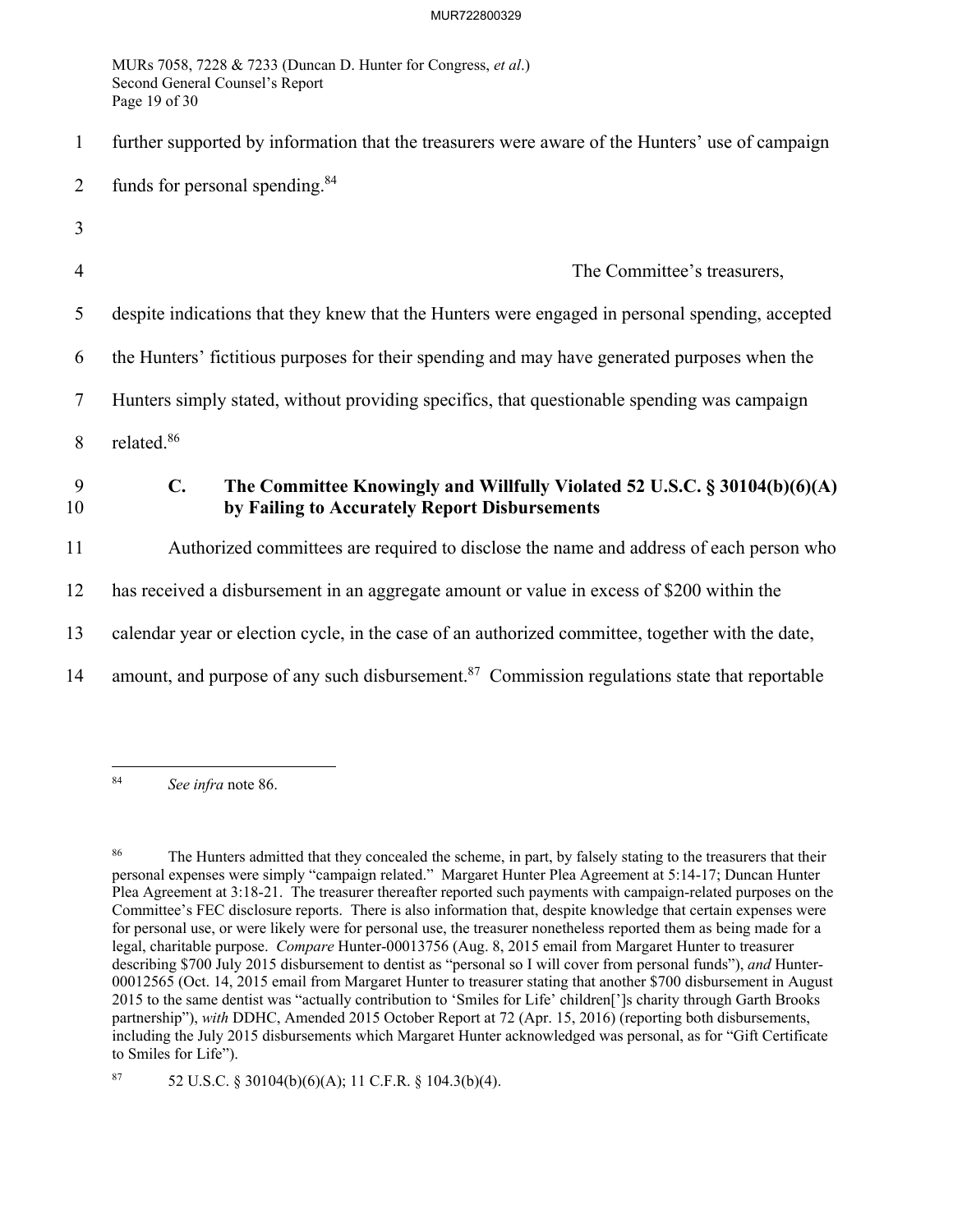MURs 7058, 7228 & 7233 (Duncan D. Hunter for Congress, *et al*.) Second General Counsel's Report Page 20 of 30

1 disbursements must include a "purpose," defined as "a brief statement or description of why the 2 disbursement was made."<sup>88</sup>

3 As a result of the Hunters' admitted efforts "to conceal[] the personal nature" of their 4 illicit spending by "either falsely stating the expenses were 'campaign related' or by falsely 5 reporting the item or service purchased when providing information to the Treasurer," $89$  the 6 Committee failed to accurately describe the purpose of numerous disbursements.<sup>90</sup> As detailed 7 above, the Hunters converted between \$241,390 and \$420,776 in campaign funds to personal 8 use, and, among these disbursements, approximately \$200,000 exceeded the \$200 itemization 9 threshold and therefore required a purpose of disbursement which, in order to conceal the 10 scheme, was inevitably false.

11 As of the date of this Report, the Committee has not amended any of its filings to correct 12 the false reports. Although the Committee filed a Miscellaneous Text Report on November 16, 13 2016, to disclose a subset of "personal expenditures," none of the corresponding disbursements 14 were amended in the affected reports.<sup>92</sup> Although the Committee reported a series of payments 15 as "personal" or "mistaken," they were all eventually amended to "mistaken," which, given the

90 *See, e.g.*, *supra* notes 33-38 and accompanying text.

92 *See* First GCR at 7, MURs 7058 7228, & 7233 (DDHC, *et al.*).

 $\bf 88$ 11 C.F.R.  $\S$  104.3(b)(4)(i)(A).

<sup>89</sup> Margaret Hunter Plea Agreement at 5:14-17; Duncan Hunter Plea Agreement at 3:18-21.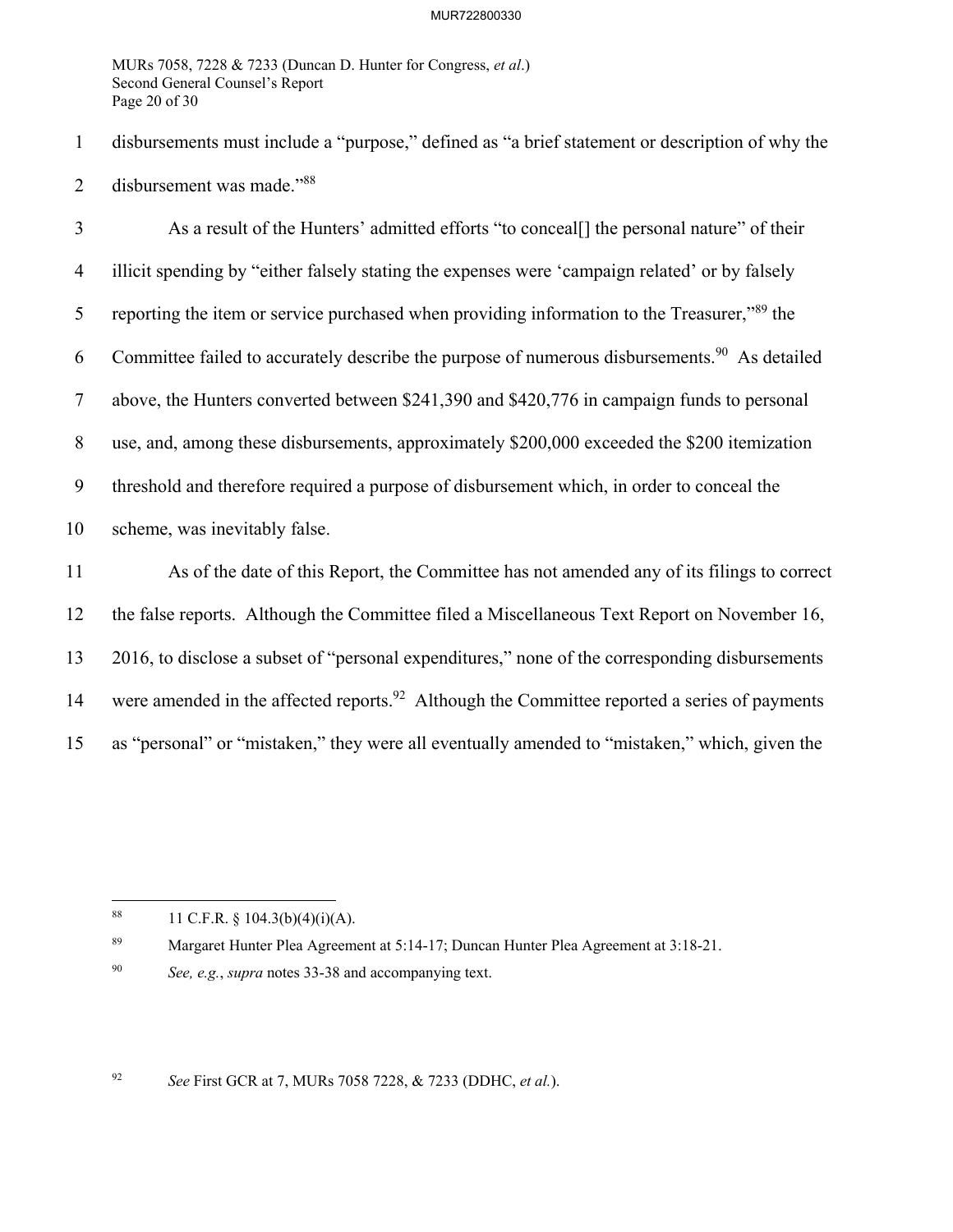| $\mathbf{1}$   | Hunters' admissions, is itself an inaccurate disclosure. <sup>93</sup> The Committee reported \$1,302 in    |
|----------------|-------------------------------------------------------------------------------------------------------------|
| $\overline{2}$ | online video game purchases as "Fraudulent Charge[s]," which was also inaccurate. <sup>94</sup>             |
| $\overline{3}$ | The Committee's false reporting was knowing and willful. <sup>95</sup> As stated above, the                 |
| $\overline{4}$ | Hunters admitted to falsely stating their expenses were "campaign related" or by generating a               |
| 5 <sup>5</sup> | fictitious purpose. <sup>96</sup> The fictitious purposes appeared on the FEC disclosure reports to conceal |
| 6              | the true, personal nature of their spending. The Hunters acted as the candidate and campaign                |
| $\tau$         | manager and apparently were the only people with primary access to campaign funds. There is                 |
| 8              | no information that the Committee had any sort of internal controls. Moreover, the Committee's              |
| 9              | treasurers were apparently aware of the Hunters' personal spending. <sup>97</sup> They accepted false       |

<sup>93</sup> 93 First GCR, Attach. 1, MURs 7058, 7228 & 7233 (Duncan D. Hunter for Congress, *et al.*) (listing disbursements). A handful of the disbursements were unitemized but identified as "Mistaken Charges" on miscellaneous text forms attached to disclosure reports.

96 Margaret Hunter Plea Agreement at 5:14-17; Duncan Hunter Plea Agreement at 3:18-21.

97 *E.g.*, Hunter-00018777 (January 2014 email from Margaret Hunter to treasurer stating: "There will be 2 charges for December which are personal if you can please let me know amount"); Hunter-00013756 (August 2015 email from Margaret Hunter responding to treasurer's inquiry regarding disbursements to dentist, Steam Games, and World of Warcraft by stating they "are personal so I will cover from personal funds"); Hunter-00022640 (December 2015 email from treasurer explaining to Margaret that the personal spending "just keeps happening over and over" and that "every time it happens, campaign funds are being converted to personal use, which, as you know<sup>[</sup>,] is prohibited"); *see also* Hunter-00021534 (July 2013 email from treasurer to chief of staff deferring to explanation provided by Duncan Hunter because "[h]e's the boss"); Hunter-00016967 (August 2014 email from treasurer stating to chief of staff that Margaret Hunter does not provides names of supporters she takes for meals using campaign funds "[g]enerally just says supporters"); Sentencing Memo, Ex. 49 (December 2010 email chain reflecting treasurer asking Hunters whether charges are campaign related and Duncan responding "Are

<sup>94</sup> DDHC, Second Amended 2015 Year-End Report at 56-62, 71-81, 99-100, 115-16, 135-37 (June 20, 2016). There is information that Margaret Hunter was aware that one of her children had used the campaign credit card to purchase online video games but that she contacted the credit card company claiming that the account had experienced fraudulent activity. *See* Sentencing Memo at 52:18-53:3.

<sup>95</sup> *See* F&LA at 14, MUR 7126 (Michigan Democratic State Central Committee) ("The knowing and willful nature of this conduct is evidenced by the efforts to conceal the fraudulent contributions."). There is arguably a basis to hold the Committee's treasurers personally liable for the inaccurate reporting either because they were aware of the Hunters' personal spending (and fictitious purposes) or should have reasonably been aware. *See* Statement of Policy Regarding Treasurers Subject to Enforcement Proceedings, 70 Fed. Reg. 3, 5 (Jan. 3, 2005). However, neither of the Committee's treasurers — Chris Marston, the current treasurer has served since 2013, and Bruce Young, was treasurer from the Committee's inception in 2007 through 2013 — was notified in his personal capacity and therefore no tolling agreements were obtained.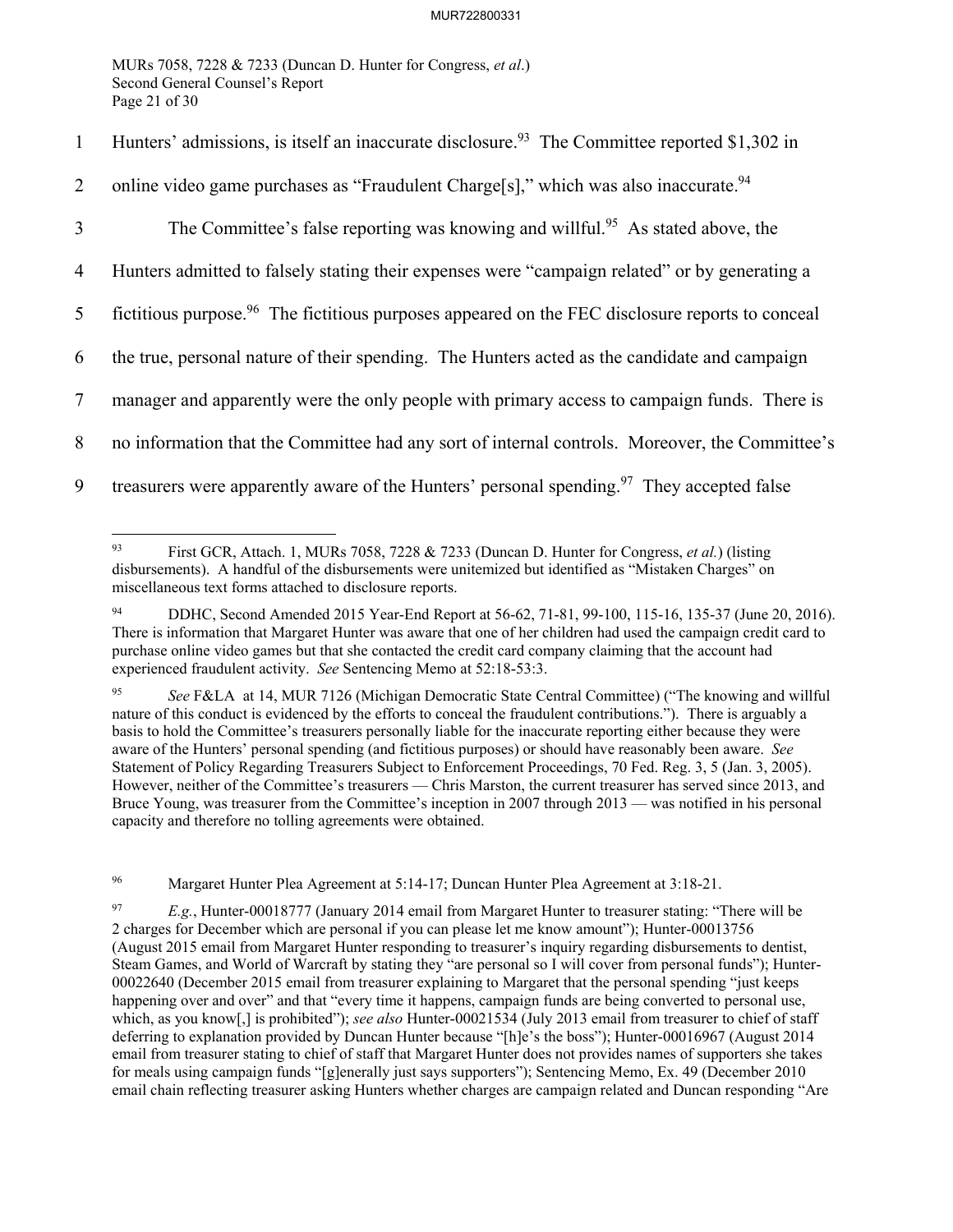MURs 7058, 7228 & 7233 (Duncan D. Hunter for Congress, *et al*.) Second General Counsel's Report Page 22 of 30

- 1 descriptions they knew, or should have reasonably known, to be covers for personal use, and
- 2 may have also generated false descriptions based on payee when the Hunters simply stated an
- 3 expense was campaign related.<sup>98</sup> Under these circumstances, this case is readily distinguishable
- 4 from embezzlement by a rogue employee, where the Commission has taken a flexible approach
- 5 with respect to committees that otherwise acted in good faith.<sup>99</sup>
- 6
- 
- 
- 7
	-
- 8
- 9
- 
- 10
- 
- 
- 11
- 12
- 13
- 
- 14
- 
- 
- 
- 15

16

17

we attempting to create an email trail for some reason?"); *supra* note 40 (citing efforts by treasurers to warn Hunters about personal use).

<sup>98</sup> *See supra* notes 35-38, 86 and accompanying text.

<sup>&</sup>lt;sup>99</sup> *See* Statement of Policy; Safe Harbor for Misreporting Due to Embezzlement, 72 Fed. Reg. 16,695, 16,695 (Apr. 5, 2007) (providing safe harbor, by refraining from seeking a monetary penalty, in instances of embezzlement for political committees that have articulated internal controls designed to prevent misappropriation of campaign funds and that take pro-active steps to notify appropriate authorities and voluntarily file amended reports when misappropriation is discovered).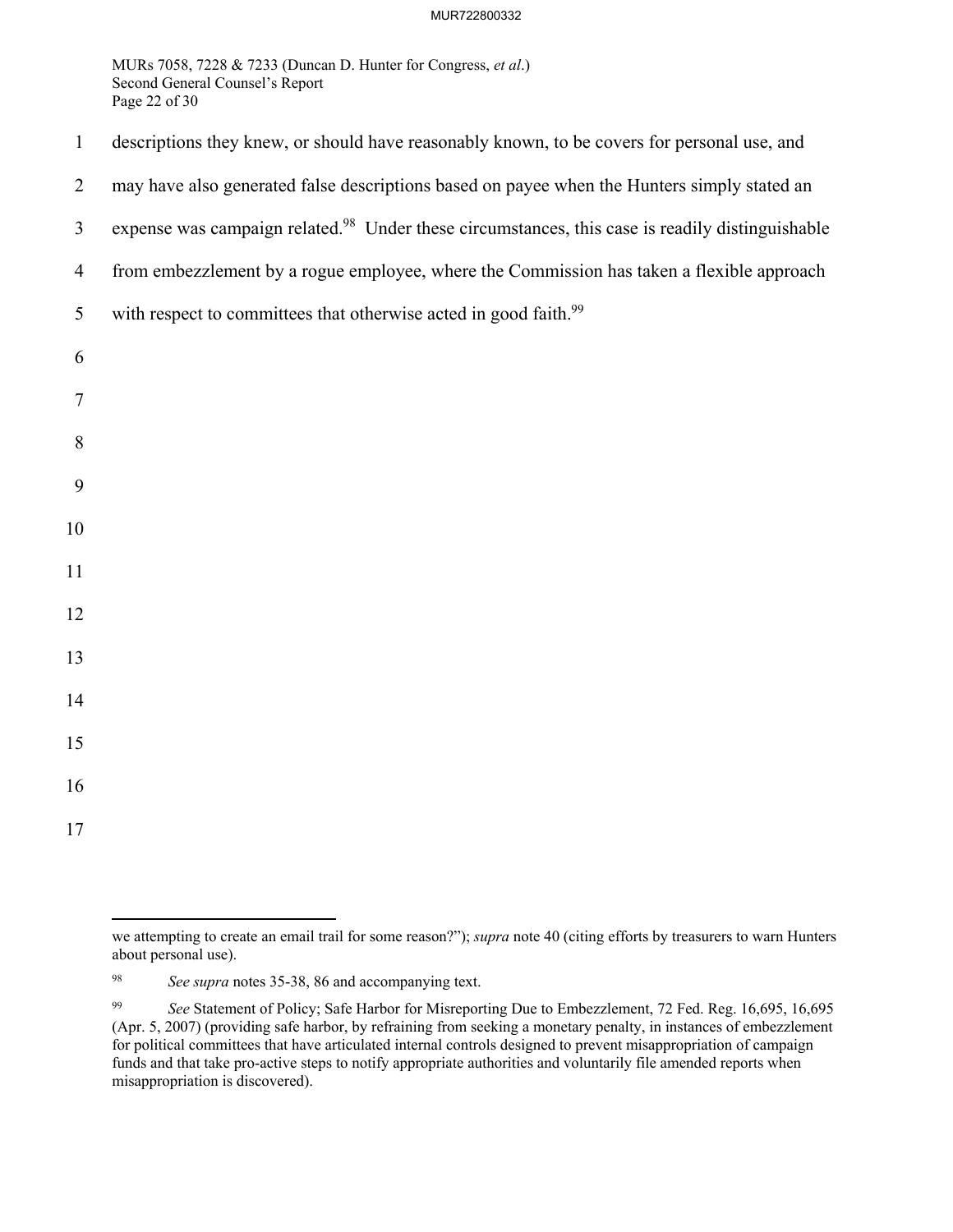MURs 7058, 7228 & 7233 (Duncan D. Hunter for Congress, *et al*.) Second General Counsel's Report Page 23 of 30

- 
- 
-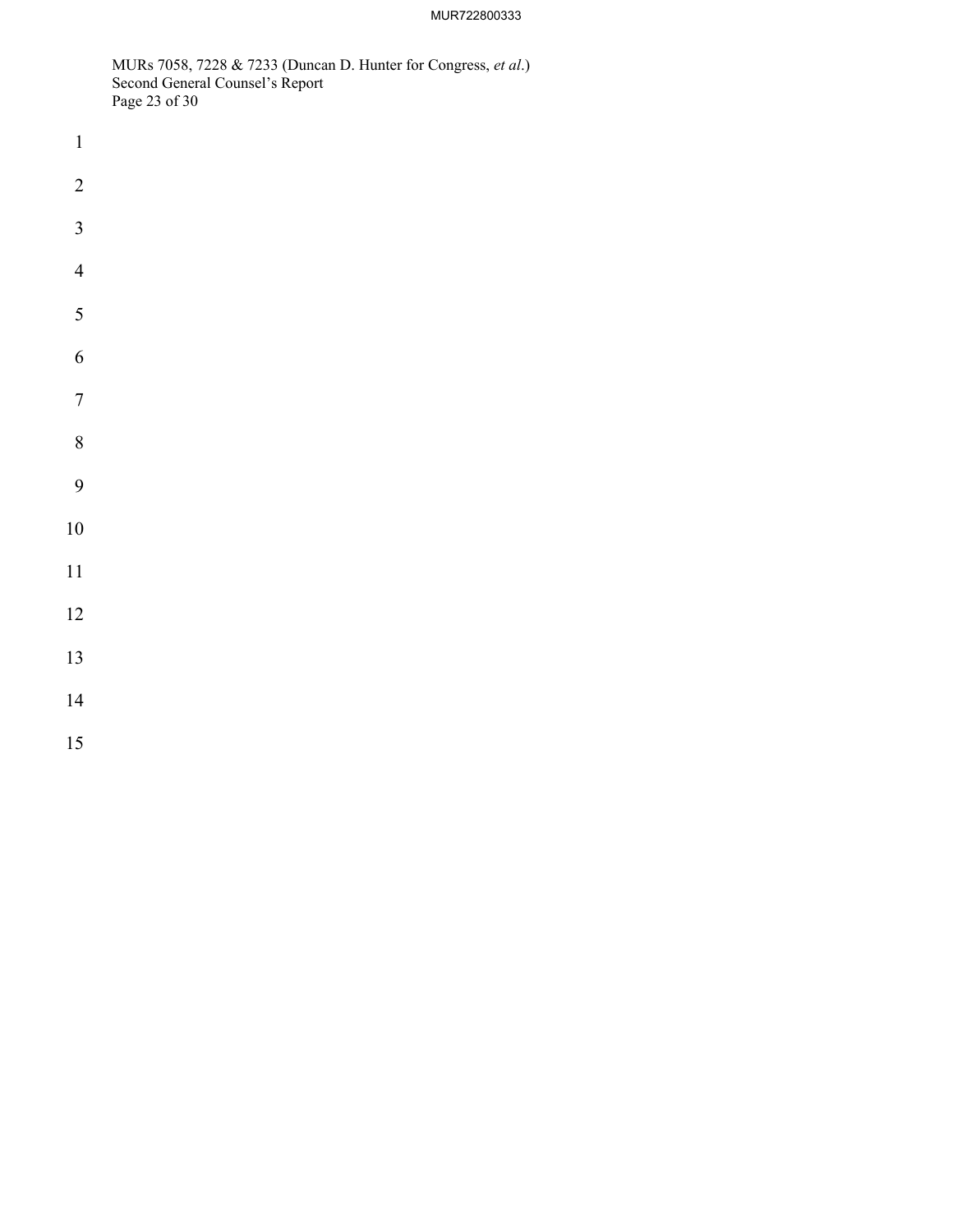MURs 7058, 7228 & 7233 (Duncan D. Hunter for Congress, *et al*.) Second General Counsel's Report Page 24 of 30

- 
-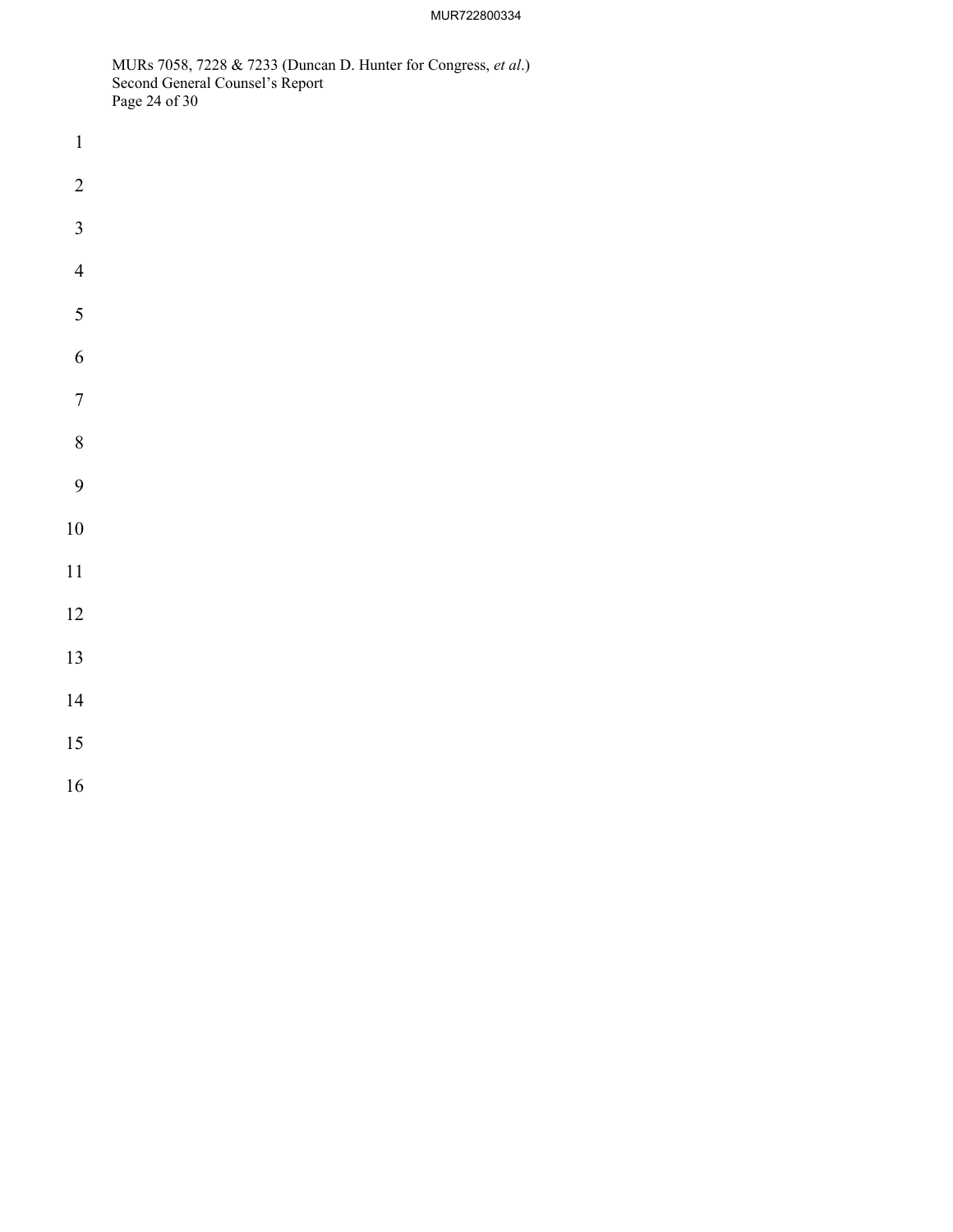MURs 7058, 7228 & 7233 (Duncan D. Hunter for Congress, *et al*.) Second General Counsel's Report Page 25 of 30

- 
- 
-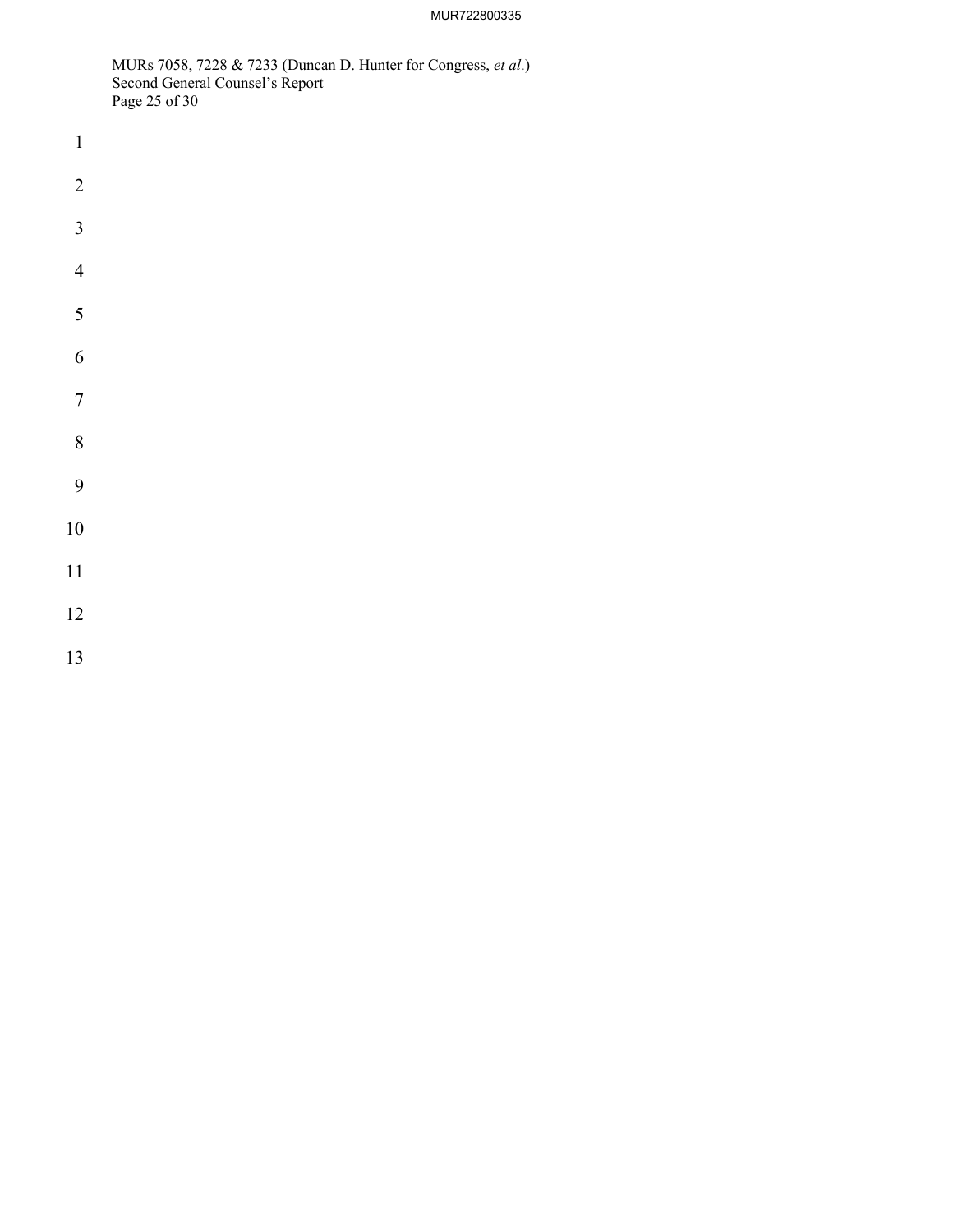MURs 7058, 7228 & 7233 (Duncan D. Hunter for Congress, *et al*.) Second General Counsel's Report Page 26 of 30

- 
- 
-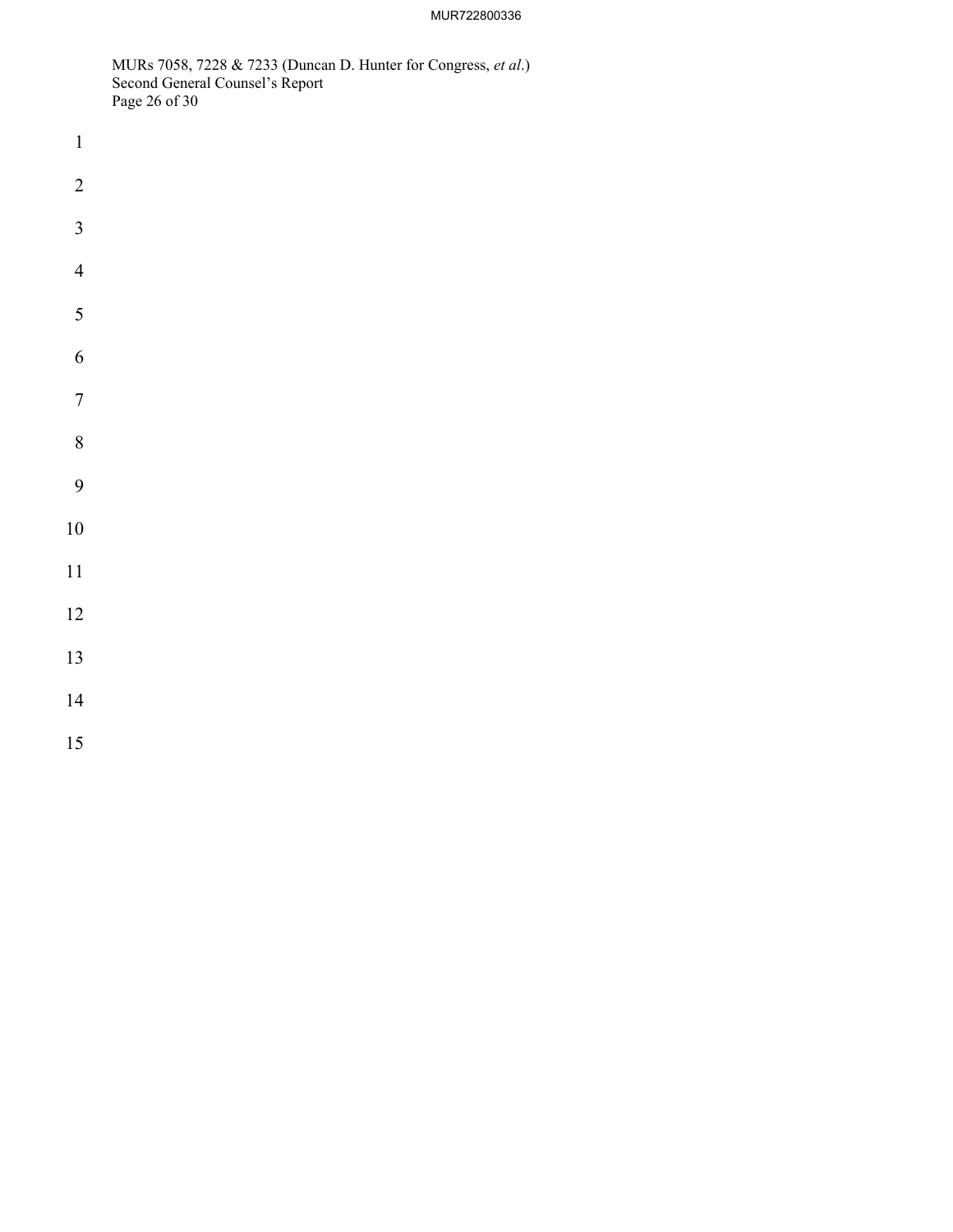MURs 7058, 7228 & 7233 (Duncan D. Hunter for Congress, *et al*.) Second General Counsel's Report Page 27 of 30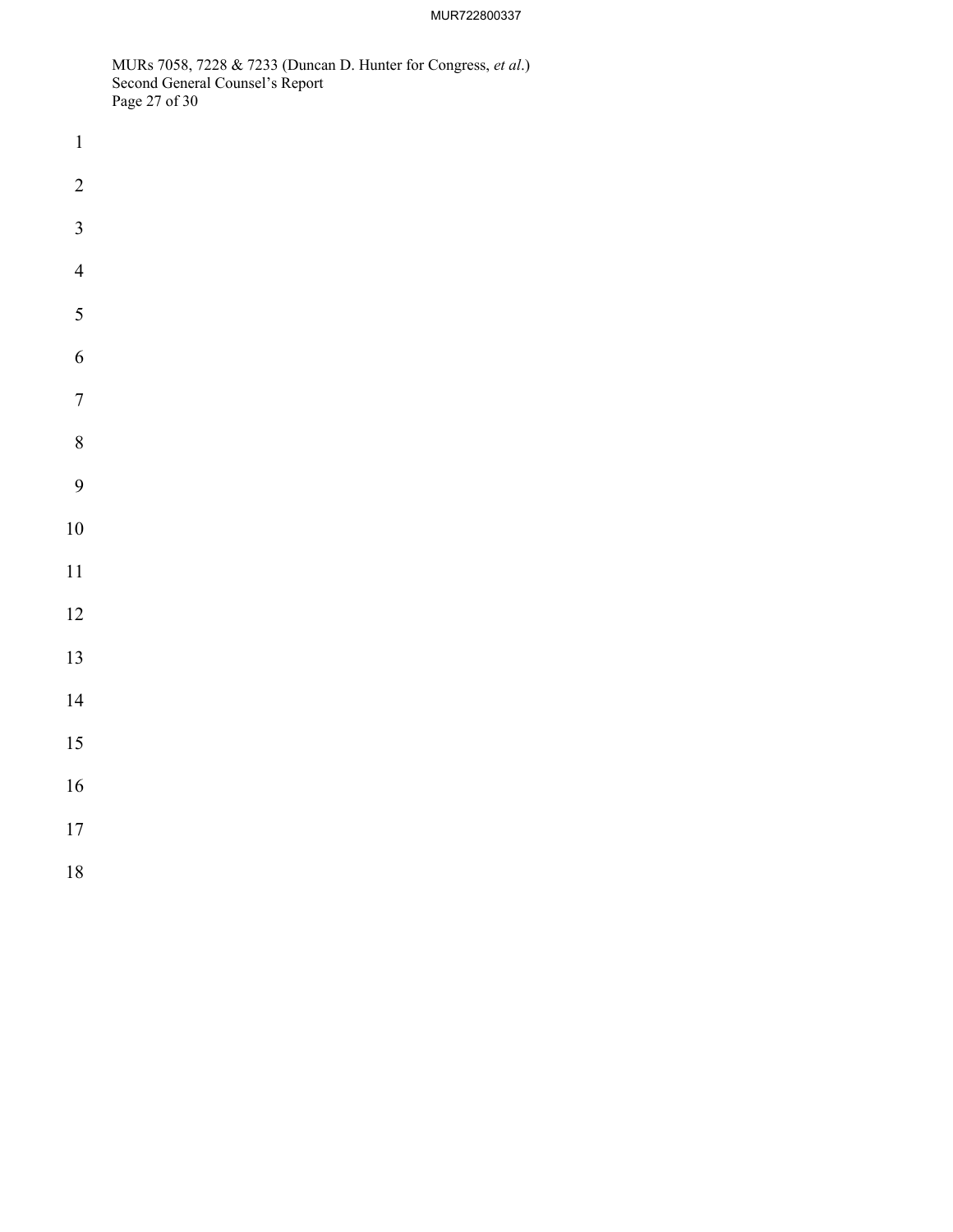MURs 7058, 7228 & 7233 (Duncan D. Hunter for Congress, *et al*.) Second General Counsel's Report Page 28 of 30

- 
- 
-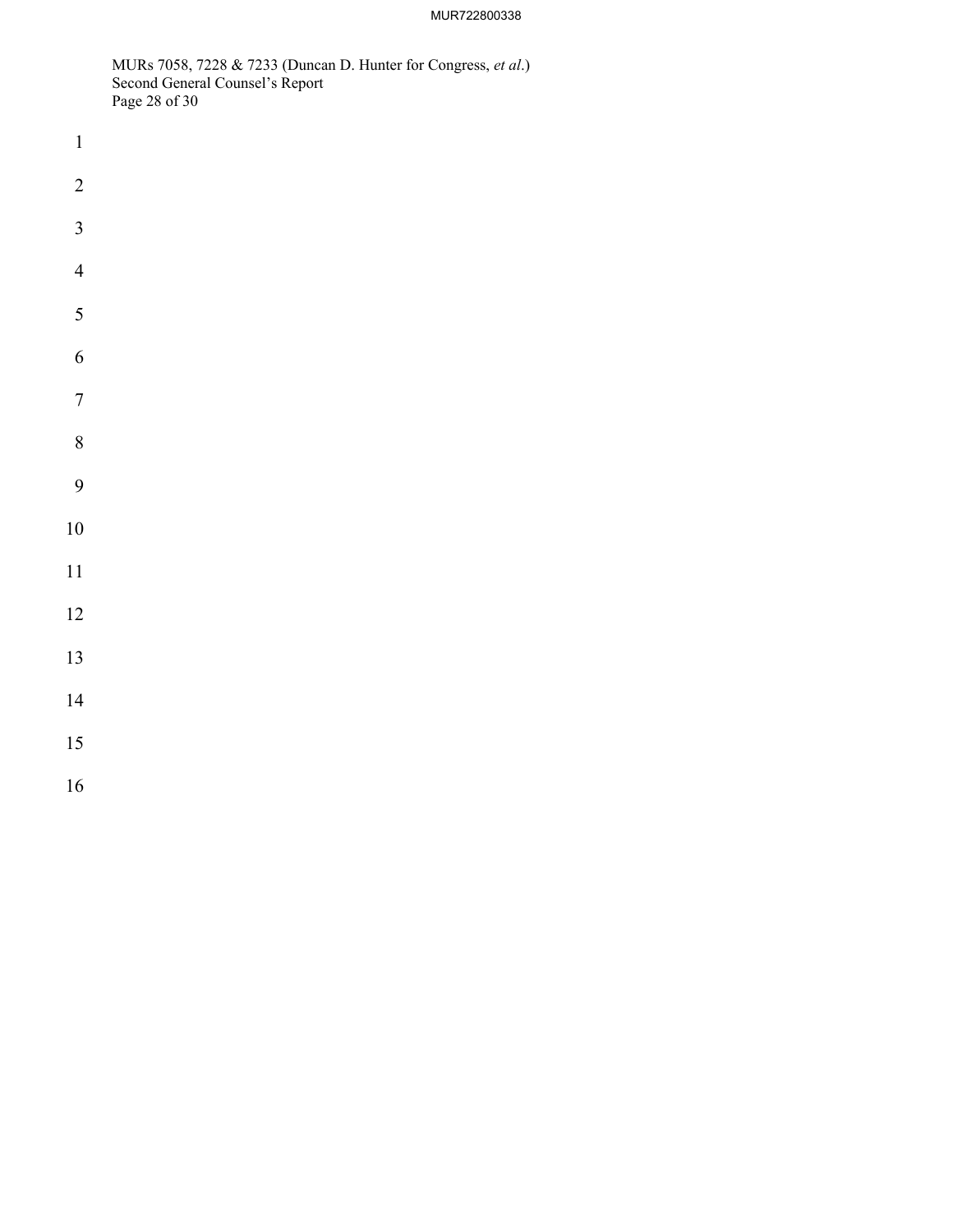MURs 7058, 7228 & 7233 (Duncan D. Hunter for Congress, *et al*.) Second General Counsel's Report Page 29 of 30

 **VI. RECOMMENDATIONS**  16 1. Enter into pre-probable cause conciliation with Duncan D. Hunter, Margaret<br>17 Hunter, and Duncan D. Hunter for Congress and Chris Marston in his official 17 Hunter, and Duncan D. Hunter for Congress and Chris Marston in his official capacity as treasurer; capacity as treasurer; 19 2. Approve the attached proposed conciliation agreement; and